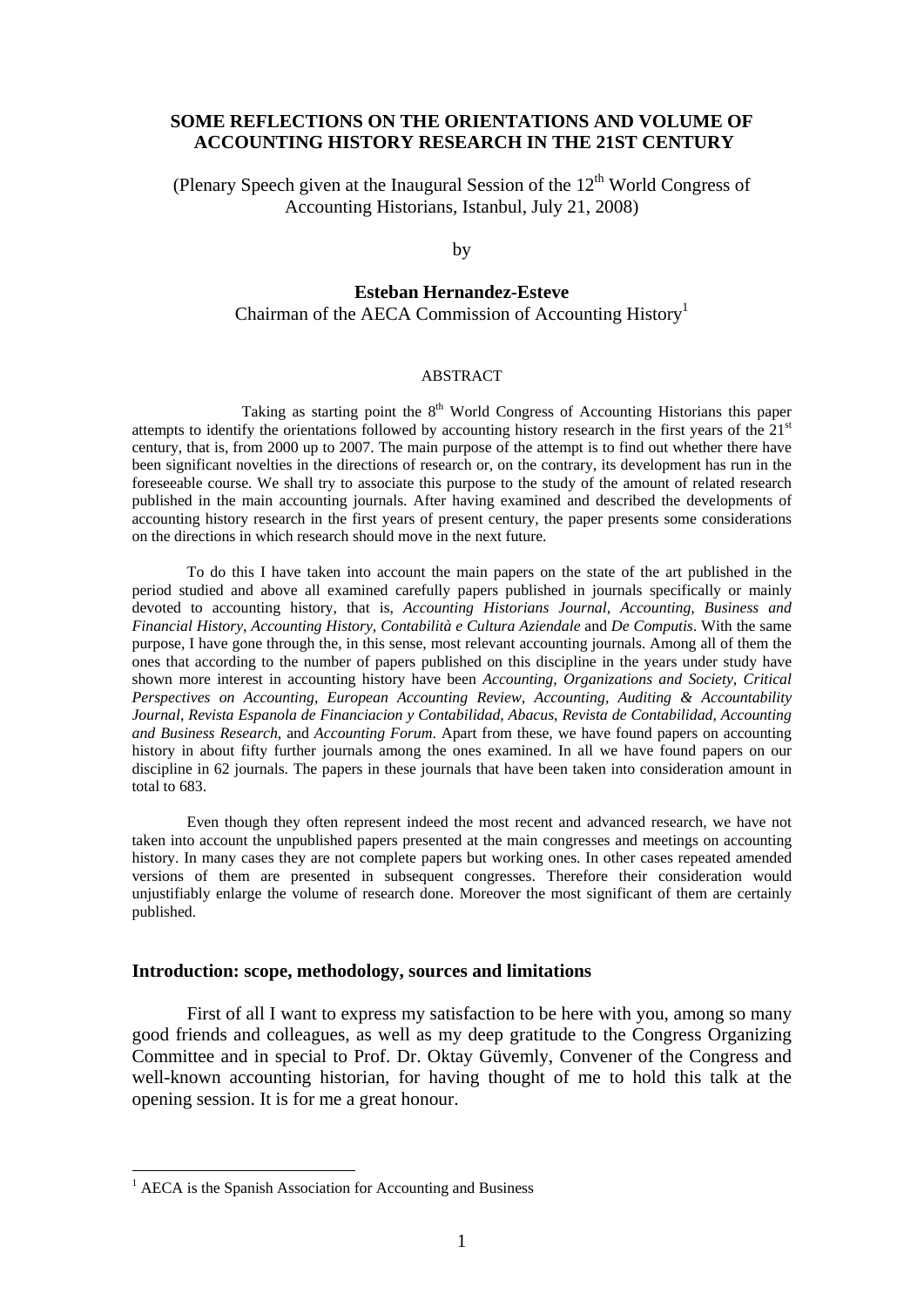Taking as starting point the  $8<sup>th</sup>$  World Congress of Accounting Historians this paper attempts to identify the orientations followed by accounting history research in the first years of the  $21<sup>st</sup>$  century. The main purpose of the attempt is to find out whether there have been significant novelties in the directions of research or, on the contrary, its development has run in the foreseeable course. This purpose is linked to the study of the amount of related research published in the main accounting journals, since this study constitutes the first step of the search.

Even though they often represent indeed the most recent and advanced research, we have not taken into account the unpublished papers presented at the main congresses and meetings on accounting history. In many cases they are not complete closed papers but working ones. In other cases repeated amended versions of them are presented in subsequent congresses. Therefore their consideration would unjustifiably enlarge the volume of research done. On the other hand, the most significant of them are certainly published; otherwise the unpublished ones have a limited radius of action and a temporary effect. Neither have we taken into consideration the books on accounting history either, since they are not the usual vehicle to publicize new research.

To start my inquiry I examined first of all the main papers on the state of the art appeared in the period under study, that is, from 2000 to 2007. Immediately afterwards I proceeded to examine the journals specifically or mainly devoted to accounting history. Subsequently. I went through the generalist accounting journals with more interest in our discipline. Apart from them I searched for accounting history papers through about further 75 journals as well directly or through the abstracts found in databases.

Among the papers on the state of the art that I have consulted -especially what concerns epistemological and methodological aspects of accounting history- there are first of all available plenary addresses delivered at the last World Congresses of Accounting Historians, in which this topic was considered. Among them are certainly numbered the ones by Gary J. Previts: "Global accounting history: scholarship in the New Millennium" and Yannick Lemarchand: "A century of accounting history research in Continental Europe", both presented at the  $8<sup>th</sup>$  World Congress of Accounting Historians held in Madrid in 2000, as well as the paper by Salvador Carmona: "Accounting history research and its diffusion in an international context", published in *Accounting History*, Vol. 9, No. 3, November 2004, which was the basis of a plenary address by the author at the  $9<sup>th</sup>$  World Congress of Accounting Historians held in Melbourne in 2002. The notes that I took of the plenary address by Stephen A. Zeff: "40 years of change in the accounting Academy", presented at the 11<sup>th</sup> World Congress of Accounting Historians held in Nantes in 2006 have been also considered. The paper by Oktay Güvemli and Batuhan Güvemli: "World Congresses of Accounting Historians 1970-2006: an Evaluation", read at the Congress in Nantes has also been taken into account.

Moreover I have also considered some relevant papers and articles such as the ones by Garry D. Carnegie and B. N. Potter (2000), Garry D. Carnegie and C. J. Napier (2002), Salvador Carmona (2003), Richard K. Fleischman and Vaughan S. Radcliffe (2005) as well as the subsequent discussion carried on it by Garry D. Carnegie (2006) and Vaughan S. Radcliffe (2006), and finally the paper by Stephen P. Walker (2005).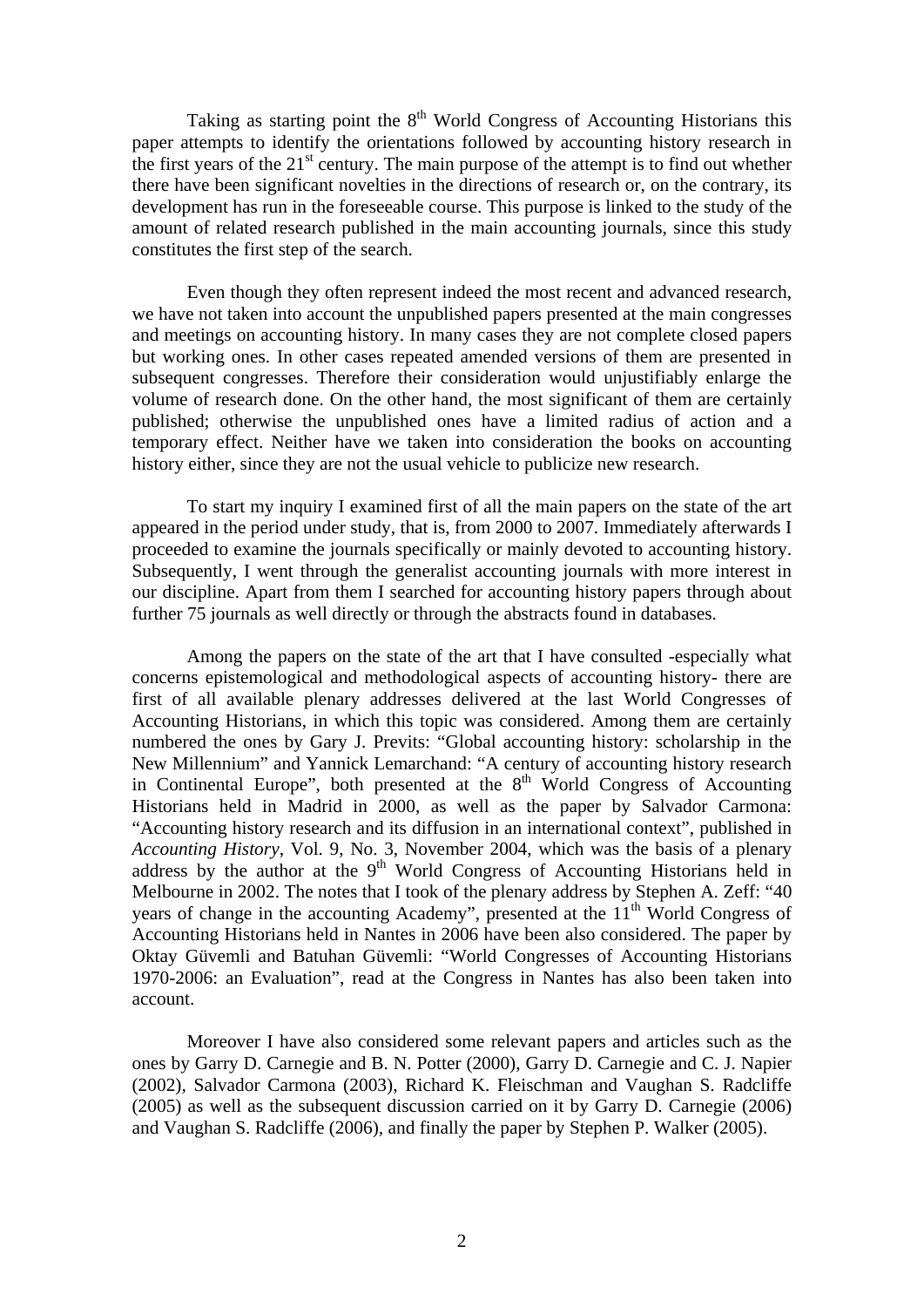As to the considerations with regard to the orientations and directions in which accounting history research have moved in these eight years and to my mind could and should move in the next future, my views take root and represent the evolution of the thoughts presented in my plenary address at the I Encuentro de Trabajo de Historiadores de la Contabilidad (1<sup>st</sup> Workshop of Accounting Historians) held in Madrid in 1992. The Spanish Comision de Historia de la Contabilidad was just formally launched at this workshop. In some way it supposed the starting gun for developing the interest in accounting history among the Spanish accounting scholars. These thoughts were further developed in my prologue to the book by David A. R. Forrester: *An invitation to accounting history*, printed in 1998 and which can be also consulted at the website: http://accfinweb.account.strath.ac.uk/df/aitah.html. They have been recently updated and summarized in the extensive interview that *Muhasebe ve Finansman Dergise* (Accounting and Finance Review), journal of the Turkish Association of Accounting and Finance Academicians, made to me originally in English although it was published in Turkish in the issue of October 2007.

 As already mentioned, to find accounting history papers I began looking through the five specialized journals in accounting history, that is, in order of appearance of the first issue, the American *Accounting Historians Journal*, the British *Accounting, Business and Financial History*, the Australian *Accounting History*, the Italian *Rivista di Contabilita e Cultura Aziendale* and the Spanish *De Computis*. Afterwards I examined the generalist journals. To this respect, I found that the journals of this type which have published a larger amount of papers on accounting history were, in order of the amount of published papers, following: *Accounting, Organizations and Society*, *Critical Perspectives on Accounting*, *European Accounting Review*, *Accounting, Auditing & Accountability Journal*, *Revista Espanola de Financiacion y Contabilidad*, *Abacus*, *Revista de Contabilidad*, *Accounting and Business Research*, and *Accounting Forum*. The specialized journals have been examined one by one and so was also the case of most of the journals included in the mentioned generalist ones. On the contrary, the vast majority of the remaining journals that I have examined, about 75 else, have been only revised through the index of their contents and when they contained accounting history papers I examined their abstracts to check their nature. In total I explored about 90 journals to elaborate this paper.

In the identifying process of accounting history papers and above all in the *a posteriori* verification and correction of possible omissions have been very helpful the compilations offered annually by Malcolm Anderson in *Accounting, Business and Financial History* and Peter Foreman in *Accounting History*. Likewise helpful have been the journals lists with indexes of all issues and abstracts of the contained papers offered by databases such as:

*Blackwell* (http://www.blackwell-synergy.com/), *Emerald* (http://www.emeraldinsight.com/info/products\_services/product\_info.jsp), *Historical Abstracts* (http://library.dialog.com/bluesheets/html/bl0039.html), *Historical Abstracts* (http://serials.abc-clio.com/active/resource/page/aboutHA.html), *Ingenta* (http://www.ingentaconnect.com/content/subject?j\_subject=180) *ScienceDirect* (http://www.sciencedirect.com/) and, *Scopus* (http://info.scopus.com/detail/what/).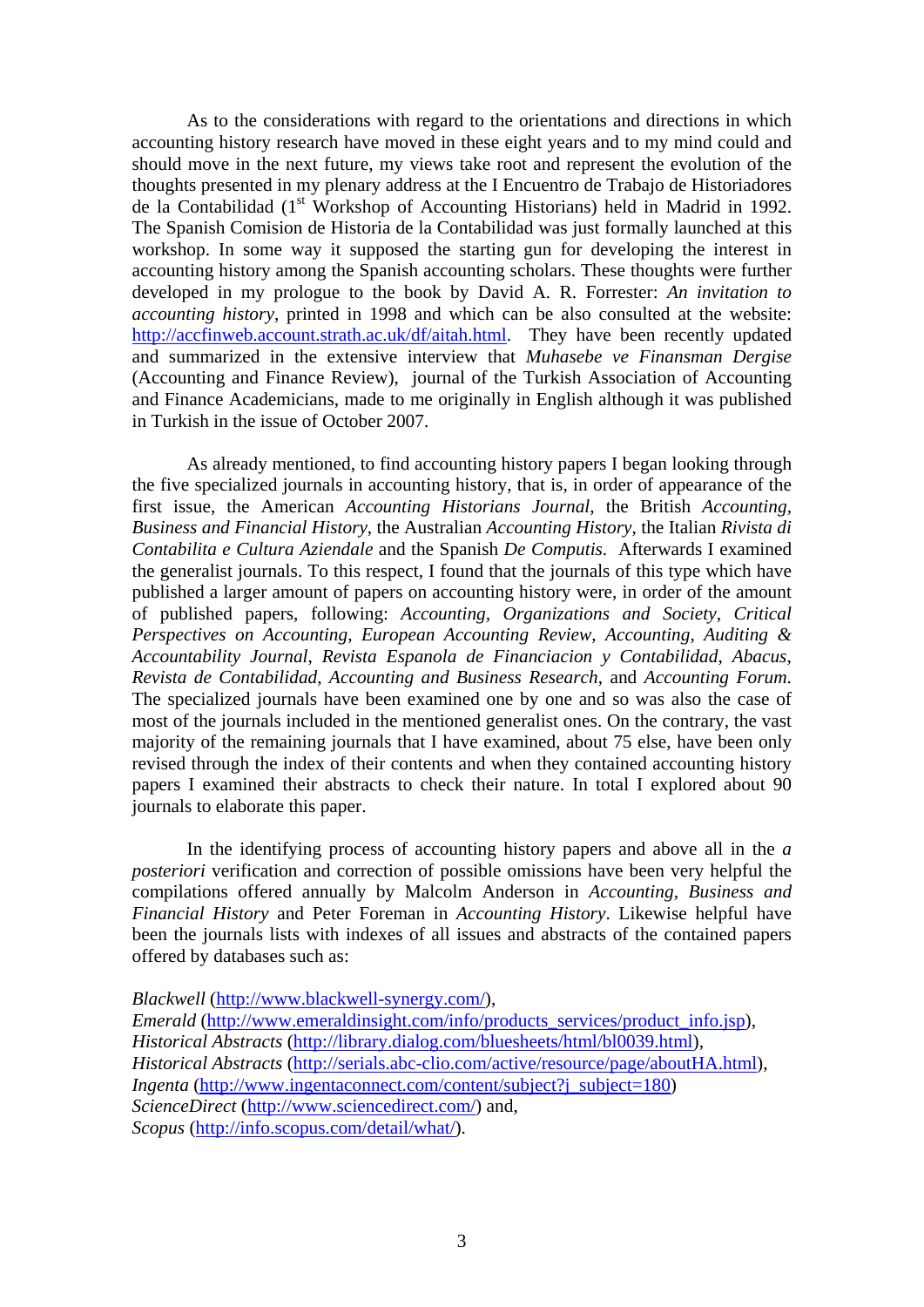In some degree many papers on accounting contain some reference to history or contemplate the subjects from a historical perspective. In this sense I have attempted to exercise some strictness by selecting the papers to be considered in the research. Only the papers with an express intention to be accounting history papers have been taken into account. This way even some papers published in the specialist journals have been not selected, since some of these journals, being faithful to its titles, publish not only papers on accounting history. Neither simple lists nor compilations of accounting history papers have been included; book reviews, editorials, obituaries, reports on accounting history events have not been considered either.

I have tried of course to conduct the research in a most careful way. Nevertheless I am fully mindful of the serious limitations that it has. The first of them is the limitation of its scope to papers mainly published in the English-speaking area. Certainly there are also papers published in Spain as well as some appeared in a couple of Columbian journals. However they cover in no way the whole Spanish-speaking area. There are accounting journals in Mexico, Venezuela, Argentina, etc., that surely have published some accounting history papers. Italian and Portuguese as well as French journals are certainly represented, but only in a minimal part. Central and East Europe have no representation. However, Germany, Poland, Romania, Bulgaria and so on have sure enough journals that have published papers on accounting history. And what we have to say about such an active country in this sense as Turkey? In Japan, China, India... there is also abundant research activity in accounting history. No journal of these countries is included among the ones examined. Let us hope or suppose that the greatest or at least the most significant part of the accounting history research in the period has been taken into consideration in my search. In no case, however, we can think that it is all the research carried out in the world. The English-speaking world and people who more or less feel connected to it tend to think that the world that counts begins and ends in their language frontiers. It is certainly so, because as remarks Richard Fleischman English is the *lingua franca* of accounting history publications (2005, p. 64). May it be due to the extended English knowledge or to the fact that journals published in this language can be found in most places, Internet included, it is easy for the scholars of the rest of the world to have access to these publications. However it would be a big mistake to believe that only in this area is done and published accounting history research. I shall come back to this point further down. As Gary J. Previts said in Madrid in 2000 one of the unfinished businesses of accounting history is its globalization. Be it as it may, the fact is that at present the databases only cover practically the English-speaking area. And even what this area regards, I have for sure that I was not able enough to avoid leaving out some papers. This limitation seems clear and supposes a handicap.

The second limitation is constituted by the unavoidable shortcomings of every classification of the papers by areas. In effect, the attempt to classify research works by subject matters is a very difficult and complex question, an issue of contention. It almost never comes to satisfactory results. This is so because there are a lot of applicable criteria from different points of view, criteria that in most cases are debatable as well as interwoven and mixed. On the other hand these criteria have some times no clear boundaries. Therefore one runs the risk of applying them in an arbitrary or inconsistent way. If I had to classify the works again *ex novo*, possibly the result would not be exactly the same as the one offered here. Despite all these considerations and drawbacks the classification is a task that must be undertaken, even though it is *grosso*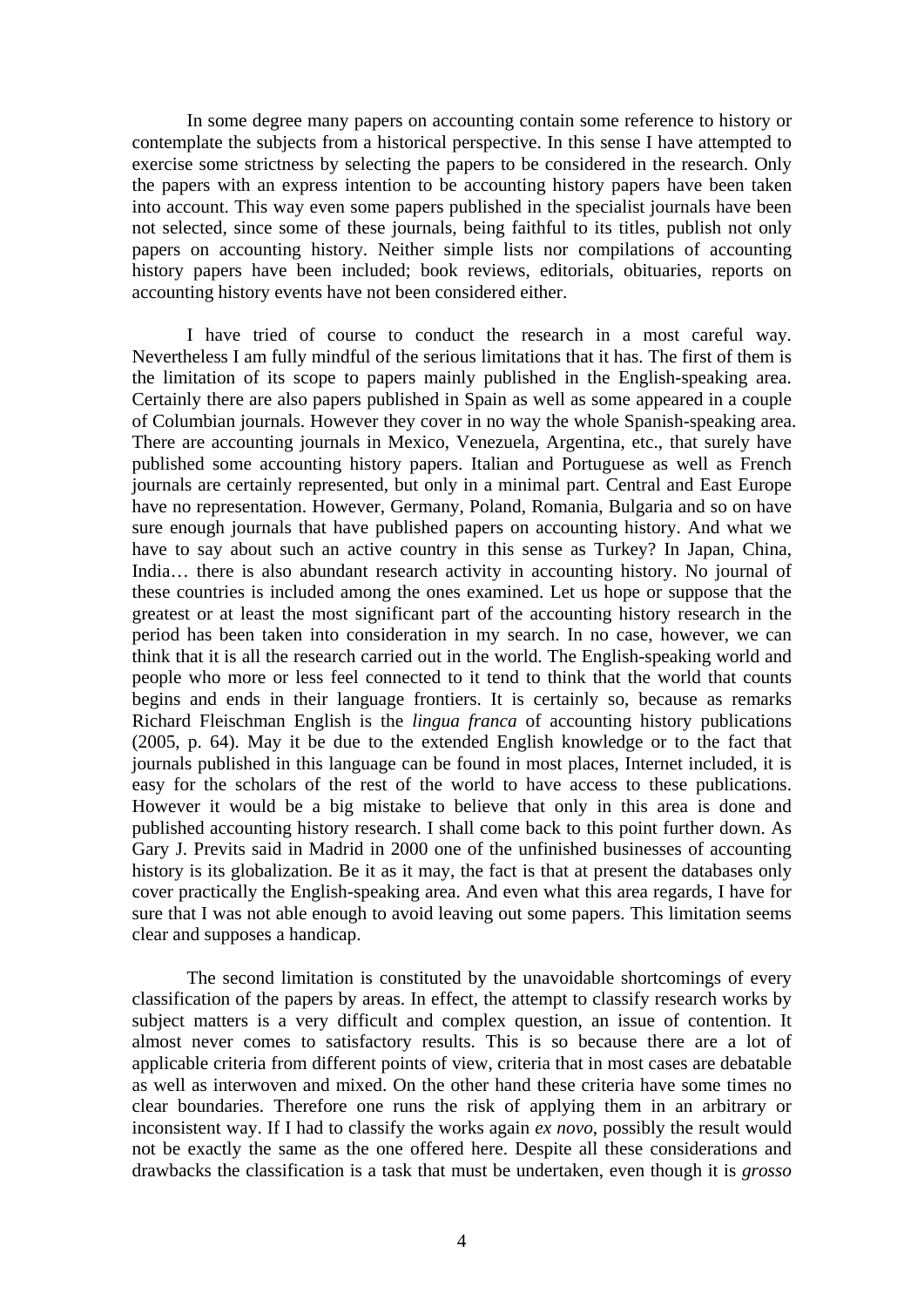*modo*, if we aim to get a sight of the research areas that have drawn attention from the scientific community in every period, as well as the trends that can be identified in this respect. Whatever it may be, in spite of all its imperfections and limitations, I do hope that this paper will serve to throw some light on the volume, orientations and subject preferences shown by accounting research in the last eight years.

## **Amount of research papers in the period 2000-2007**

From the about 90 journals explored to develop this paper, I have only found 62 that contained at least one accounting history article. The following table offers the name of the examined journals in alphabetical order. The journals have been assigned a number for internal identification purposes.

| JOURNALS THAT HAVE PUBLISHED PAPERS ON ACCOUNTING HISTORY 2000-2007 |  |  |
|---------------------------------------------------------------------|--|--|
|                                                                     |  |  |

| <b>Number</b>  | <b>Journal Name</b>                                         |
|----------------|-------------------------------------------------------------|
| 1              | Abacus                                                      |
| $\overline{2}$ | Accounting, Auditing & Accountability Journal               |
| 3              | Accounting, Business & Financial History                    |
| 4              | <b>Accounting and Business Research</b>                     |
| 5              | <b>Accounting Education</b>                                 |
| 6              | <b>Accounting and Finance</b>                               |
| 7              | <b>Accounting Forum</b>                                     |
| 8              | <b>Accounting Historians Journal</b>                        |
| 9              | <b>Accounting History</b>                                   |
| 10             | Accounting, Organizations and Society                       |
| 11             | <b>Accounting Perspectives</b>                              |
| 12             | Adquisition Librarian                                       |
| 13             | Advances in International Accounting                        |
| 14             | Advances in Strategic Management                            |
| 15             | <b>Australian Economic History Review</b>                   |
| 16             | <b>British Accounting Review</b>                            |
| 17             | <b>British Journal of Management</b>                        |
| 18             | Business Ethics, A European Review                          |
| 19             | <b>Business History</b>                                     |
| 20             | <b>Business History Review</b>                              |
| 21             | <b>Contemporary Accounting Research</b>                     |
| 22             | <b>Critical Perspectives on Accounting</b>                  |
| 23             | De Computis (http://www.decomputis.org), AECA, Spain        |
| 24             | Early Medieval Europe                                       |
| 25             | The Economic History Review                                 |
| 26             | <b>European Accounting Review</b>                           |
| 27             | <b>Human Relations</b>                                      |
| 28             | International Journal of Accounting                         |
| 29             | International Journal of Accounting, Auditing & Performance |
|                | Evaluation                                                  |
| 30             | Issues in Accounting Education                              |
| 31             | Journal of Accounting Education                             |
| 32             | Journal of Accounting and Organizational Change             |
| 33             | Journal of Accounting and Public Policy                     |
| 34             | Journal of Accounting Research                              |
| 35             | Journal of Documentation                                    |
| 36             | Journal of Financial Crime                                  |
| 37             | Journal of Human Resource Costing & Accounting              |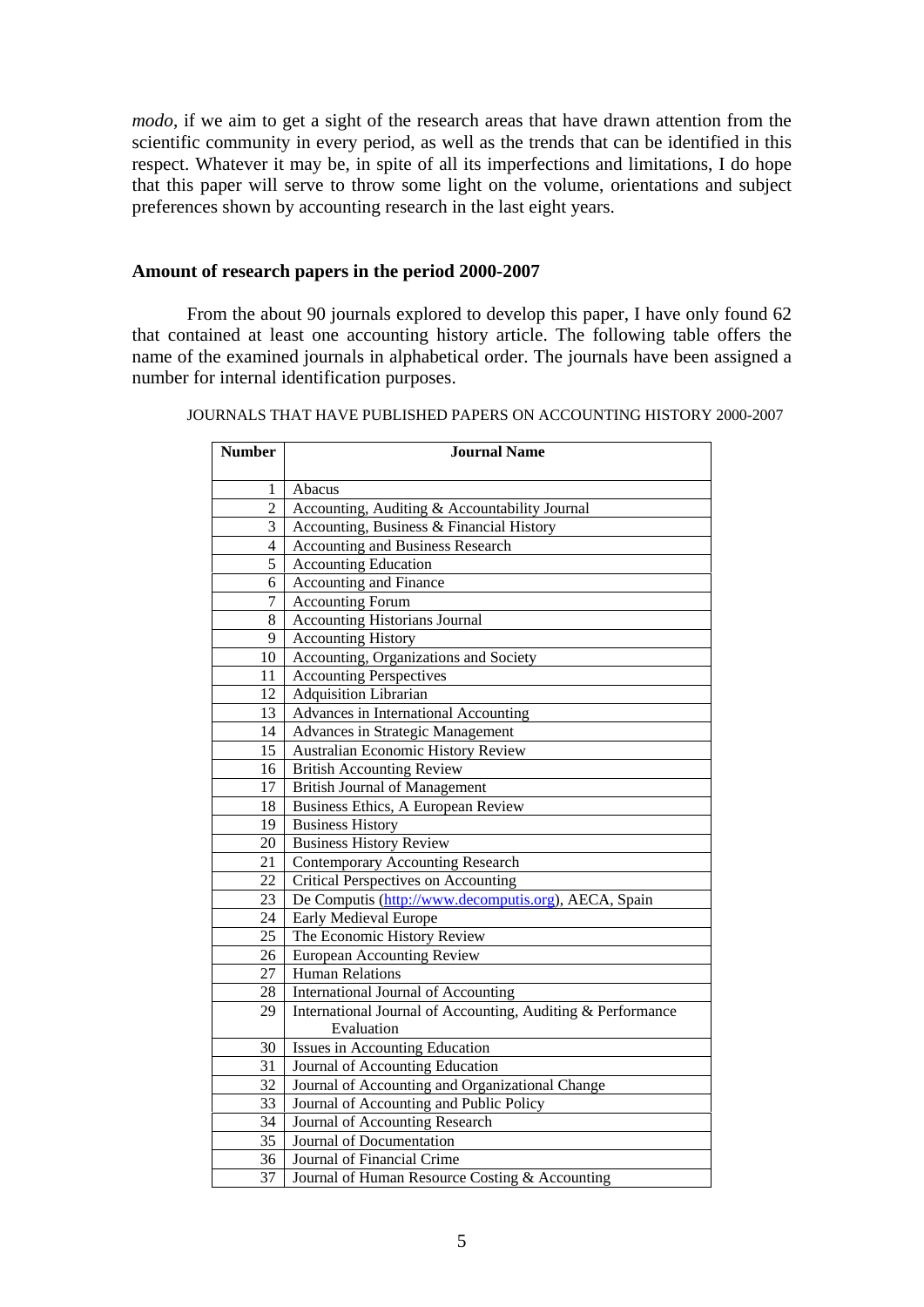| 38 | Journal of International Accounting, Auditing & Taxation     |
|----|--------------------------------------------------------------|
| 39 | Journal of Organizational Change Management                  |
| 40 | <b>Management Accounting Research</b>                        |
| 41 | <b>Management Decision</b>                                   |
| 42 | Managerial Auditing Journal                                  |
| 43 | Managerial Finance                                           |
| 44 | National and Nationalism                                     |
| 45 | Past and Present                                             |
| 46 | Pecunia. University of Leon, Spain                           |
| 47 | Pharmaceutical Historian                                     |
| 48 | Population, Space and Place                                  |
| 49 | Qualitative Research in Organizations and Management         |
| 50 | The Real Life Guide to Accounting Research                   |
| 51 | Review of Accounting and Finance                             |
| 52 | <b>Review of Business</b>                                    |
| 53 | Review of Income and Wealth                                  |
| 54 | Revista de Contabilidad. ASEPUC, Spain                       |
| 55 | Revista de Contabilidade e Comercio, Portugal                |
| 56 | Revista Contaduria, University of Antioquia, Colombia        |
| 57 | Revista Espanola de Financiacion y Contabilidad, AECA, Spain |
| 58 | Revista Internacional Legis de Contabilidad y Auditoria,     |
|    | Colombia                                                     |
| 59 | Rivista di Contabilita e Economia Aziendale, SISR, Italia    |
| 60 | Science                                                      |
| 61 | Sociologie du Travail                                        |
| 62 | <b>Structural Change and Economic Dynamics</b>               |

Table No. 1

I have classified these 62 journals into three different groups:

- 1. Into the first group I have put the journals specifically or mainly devoted to accounting history, i.e., the American *Accounting Historians Journal* (no. 8), the British *Accounting, Business and Financial History* (no. 3), the Australian *Accounting History* (no. 9), the Italian *Rivista di Contabilita e Cultura Aziendale* (no. 59) and the Spanish *De Computis* (no. 23), a journal on-line of free access. From now on, in order to save time and space I shall call these journals "the big five". In passing I shall comment that *Accounting, Business and Financial History* is the only journal of this group of specialist accounting history journals included in the new portal "SCImago journal and country rank" created jointly in the second part of 2007 by the company Elsevier B.V. and the research group Scimago, website: http://scimagojr.com/journalsearch.php. This portal offers information regarding the period 1999-2006 of a great number of journals and ranks them yearly. *Accounting, Business and Financial History* is included in the ranking of the fifty accounting journals with most impact the years 1999 in  $48<sup>th</sup>$  place, 2000 in 50<sup>th</sup> place, 2002 in 50<sup>th</sup> place, 2004 in  $46<sup>th</sup>$  place and 2006 in  $48^{\text{th}}$  place.
- 2. In the second group are included the nine generalist accounting journals that have shown a special interest in accounting history. These journals ranked by number of papers published are *Accounting, Organizations and Society* (no. 10), *Critical Perspectives on Accounting* (no. 22), *European Accounting Review* (no. 26), *Accounting, Auditing & Accountability Journal* (no. 2), *Revista Espanola de*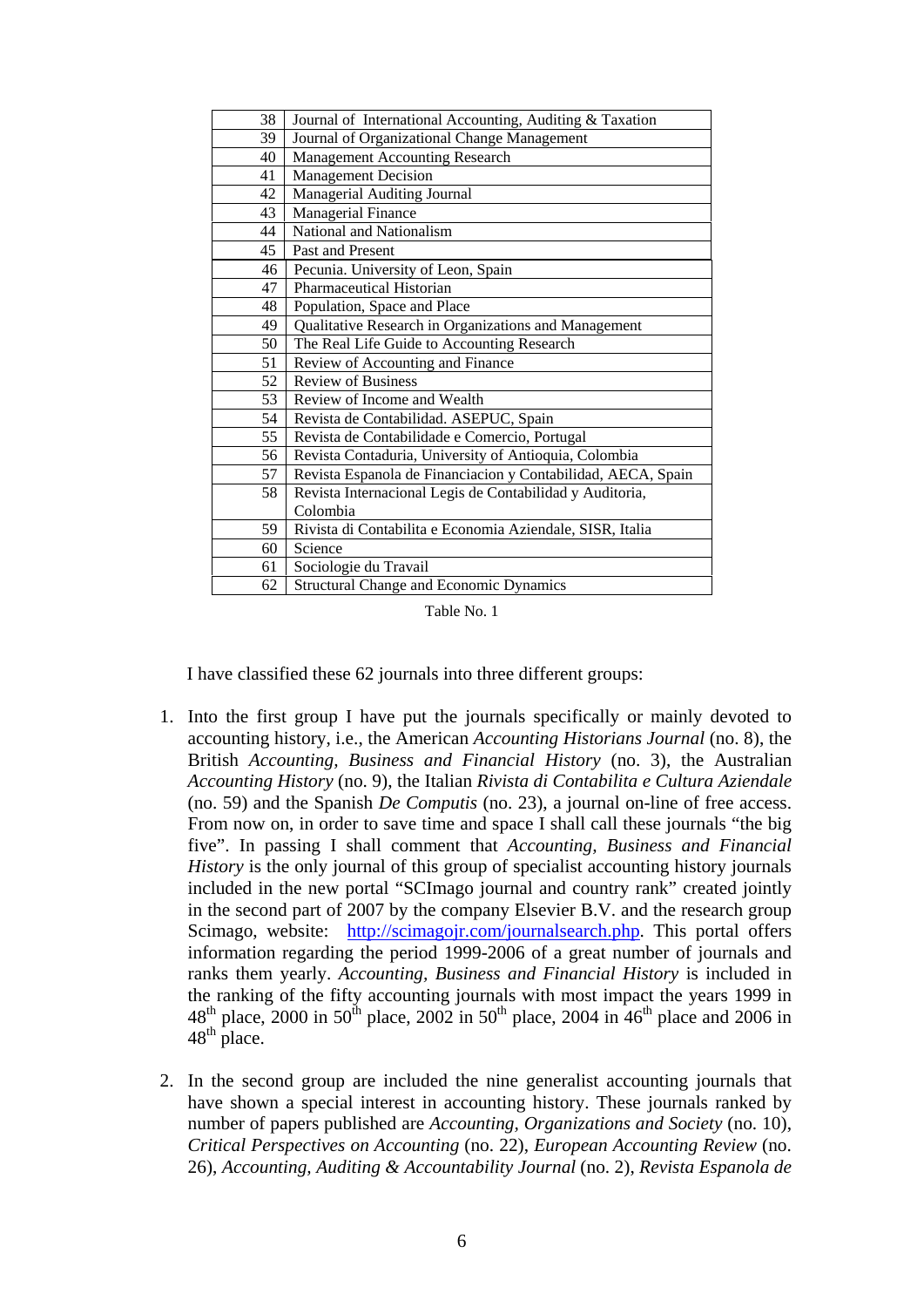*Financiacion y Contabilidad* (no. 57), *Abacus* (no. 1), *Revista de Contabilidad* (no. 54), *Accounting and Business Research* (no. 4), and *Accounting Forum* (no. 7). From now on I shall call these journals "the nine accounting history friends" or simply "the nine friends".

3. The remaining 48 journals each of them containing at most ten and at least one accounting history papers make up the third group.

In total the papers on accounting history published in these 62 journals during the period 2000-2007 amounts to 683. Their distribution is as follows: in "the big five" journals I have identified 396 papers, that is to say, 58% of the total. "The nine accounting history friends" have published in the eight years under study 192 papers on our discipline, that is, 28%. Jointly "the big five" and "the nine accounting history friends" have published hence 588 papers, i.e., 86% of the total. In the third group of journals I only found 95 papers in total, that is, a little less than 2 papers each. The resulting percentage amounts to 14% of the total.

Table 2 shows the year distribution of the papers in each group.

| Journals     |      |      |      | Total | Percent- |      |      |      |     |      |
|--------------|------|------|------|-------|----------|------|------|------|-----|------|
| Groups       | 2000 | 2001 | 2002 | 2003  | 2004     | 2005 | 2006 | 2007 |     | age  |
| Big Five     | 35   | 43   | 42   | 43    | 45       | 63   | 63   | 62   | 396 | 58%  |
| Nine Friends | 19   | 16   | 40   | 22    | 26       | 21   | 20   | 28   | 192 | 28%  |
| Subtotal     | 54   | 59   | 82   | 65    | 71       | 84   | 83   | 90   | 588 | 86%  |
| Rest         | 13   | 8    |      | 8     | 8        | 16   | 27   | 8    | 95  | 14%  |
| Total        | 67   | 67   | 89   | 73    | 79       | 100  | 110  | 98   | 683 | 100% |

## TOTAL OF PAPERS 2000-2007 BY YEARS AND J0URNAL GROUPS

### Table No. 2

 As can be observed in this table the total amount of the yearly published papers has increased from 67 in 2000 to 98 in 2007, that is, 46%. This is indeed a considerable increase. The number of papers published by specialist journals has undergone an even higher rate of growth in percentage terms: from 35 in 2000 to 62 in 2007, i.e., 77%. The papers published in "the nine friends" journals show a similar evolution: from 19 papers in 2000 to 28 in 2007, that is, 68%. On the contrary, the number of papers published in the remaining journals has dropped from 13 in 2000 to 8 in 2007, showing however a curious circumstance: after having undergone a very important increase of 14 papers from 2000 to 2006, that is to say, 108%, the number falls from 27 papers in 2006 to only 8 in 2007.

Anyway, the evolution year by year of the papers amount will be plastically seen in graph 1. As we can observe, the curve of the total papers published clearly shows the yearly increasing trend of this magnitude, a tendency that presents a couple of peaks and lows. The tendency line shows a perceptible upward gradient while the coefficient of determination  $R^2$  indicates a rather satisfactory degree of reliability. I shall come back to this curve once explained the component curves.

 The curve of the number of papers published by the "big five" journals shows a similar tendency, although with a gradient slightly minor and a  $\overline{R}^2$  much higher given the practical absence of peaks and lows. In 2001 there is a perceptible rising of the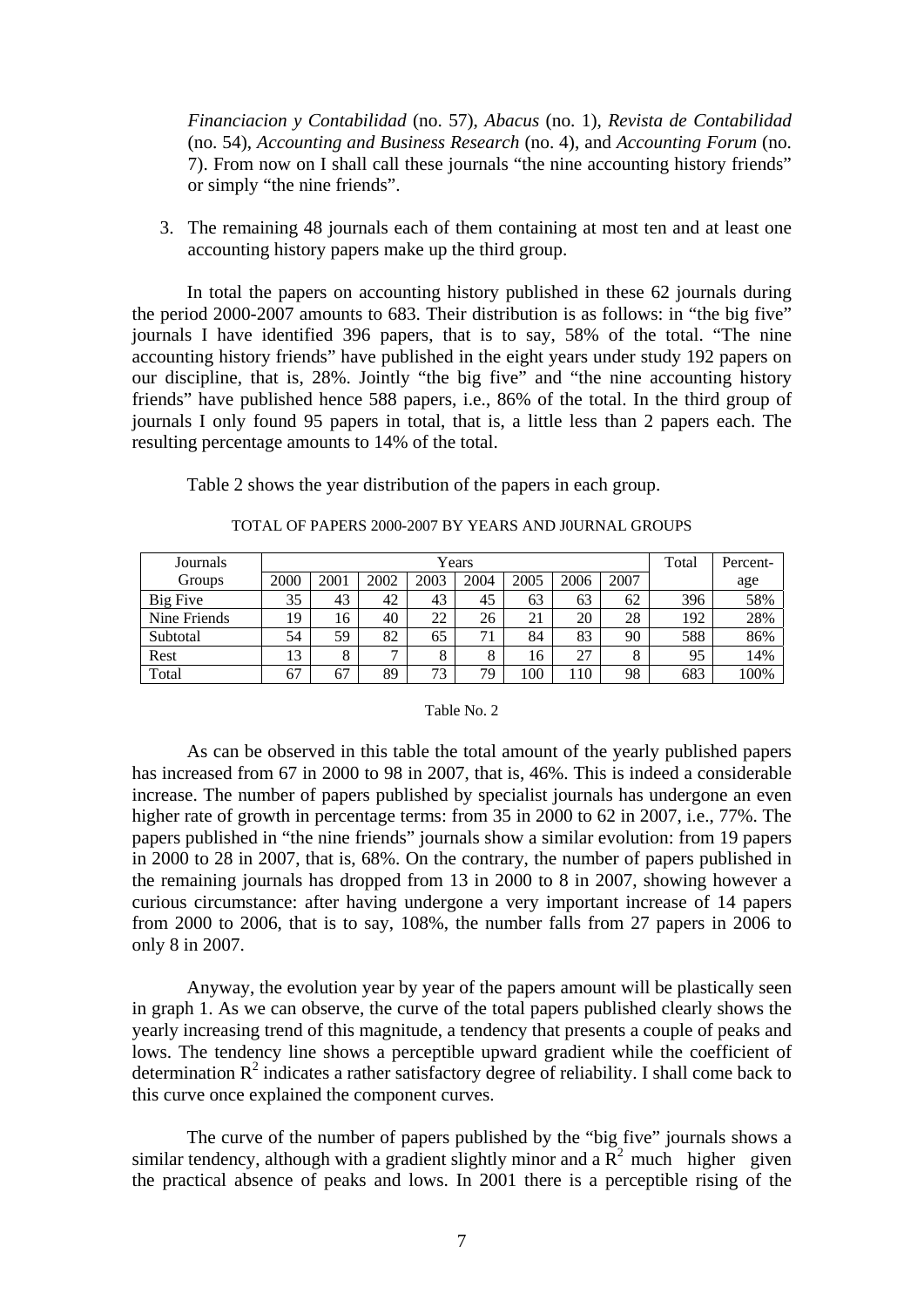curve due to the coming out of the Italian *Rivista di Contabilita e Economia Aziendale*, published by the Societa Italiana di Storia della Ragioneria. Another important rising takes place in 2005 as a consequence of the publication from December 2004 of the Spanish *De Computis*, journal published on-line by the Commission of Accounting History of AECA (Spanish Association of Accounting and Business Administration). In the other stretches the curve is rather flat.

The papers published by the "nine friends of accounting history" offer a regular curve slightly upward in all and particularly from 2003 onwards. A single peak in 2002 distorts the regularity. This peak was caused by an issue of the *European Accounting Review* devoted to accounting history in which were gathered some papers presented at the 8<sup>th</sup> World Congress of Accounting Historians. The following years have shown a small rising of the journal interest in this discipline.



EVOLUTION OF TOTAL OF PAPERS 2000-2007 BY YEARS AND JOURNAL GROUPS

 The curve showing the papers on accounting history published by the rest of the considered generalist journals begins in 2000 at a relatively high point, due to the concurrence of papers published by journals devoted mainly to management questions. In 2001, due to the exclusion of accounting history from the major United States journals reported by Fleischman (2005, p. 84), the numbers of papers falls to a level that is maintained up to 2005. This year takes place a notable increase. The subsequent year the highest point is reached, perhaps as a consequence of the publication of some papers presented at the  $10<sup>th</sup>$  World Congress of Accounting Historians, held in St. Louis and Oxford. In 2007 the papers number dropped to the habitual figures before the two years rising.

Graph No. 1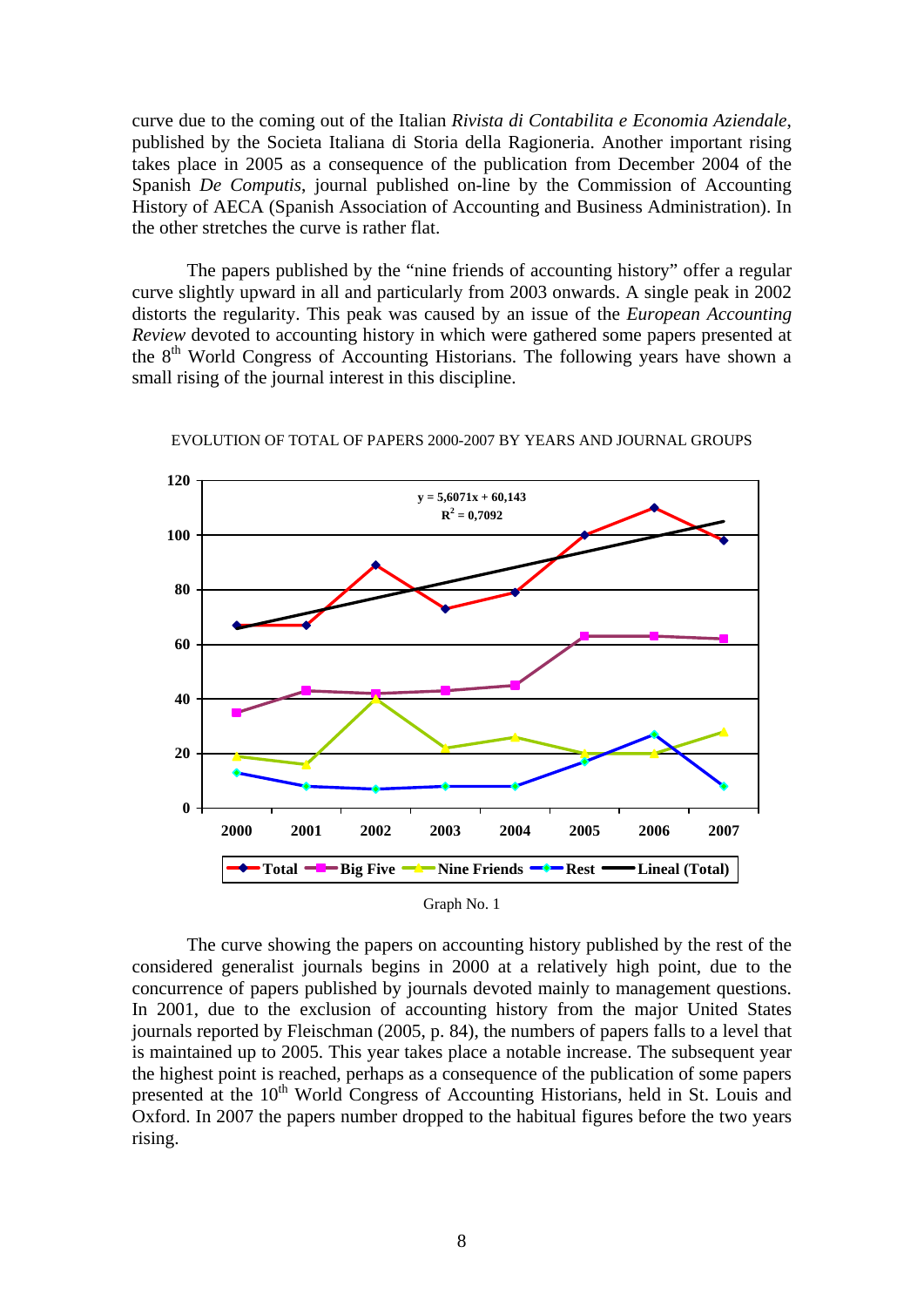Coming back to the total curve we shall observe that the two peaks in 2002 and 2006 concur with the peaks in the curves of "the nine friends" and the rest of the journals respectively. "The big five" curve plays a stabilizing role.

# **Favourite subjects**

 $\overline{\phantom{a}}$ 

 In order to classify the papers by subject matters I have distinguished first of all eleven main groups, which in some cases I have subdivided. For the identification of the main groups I have assigned each of them a letter. And for further identification each category to which papers were to be assigned received a correlative number, no matter whether it was a group or a subgroup.

The complete classification table looks as follows:

# CLASSIFICATION GROUPS

| A. (1) State of the art and epistemological papers                    |
|-----------------------------------------------------------------------|
| B. (2) Accounting in ancient times or primitive societies             |
| Middle Ages and early modern times<br>$\mathbf{C}$ .                  |
| (3) Origin and significance of double-entry bookkeeping               |
| (4) Accounting systems different of double-entry                      |
|                                                                       |
| Studies on accounting systems<br>D.                                   |
| (5) General studies on accounting systems in the Western culture      |
| (6) General studies on accounting systems in other cultures           |
| different from the Western culture                                    |
| Studies of accounting specialities<br>Ε.                              |
| (7) Studies regarding Cost accounting                                 |
| (8) Other specialities different from Cost accounting                 |
| F. (9) Accounting regulation and harmonization                        |
| G. (10) Studies on accounting texts and authors. Biographies          |
| H. (11) Accounting education. Formation of the accounting profession. |
| <b>Accountants associations</b>                                       |
| I. (12) Auditing and control                                          |
| J. Papers on concrete accountings                                     |
| (13) Accounting history of the private sector                         |
| (14) Accounting history of the public sector                          |
| (15) History of accounting of ecclesiastical institutions             |
| K. (16) Residual miscellaneous group                                  |
|                                                                       |

## Table No. 3

 As mentioned above, apart from the subjectivity inherent in devising a chart of classification groups, the proper assignment of a paper to a group or classification category can be problematic. This is so because seldom there is a biunivoc relationship between the subject matter of the paper and the classification category. The usual thing is that a paper could be incorporated into two, three or more classification groups.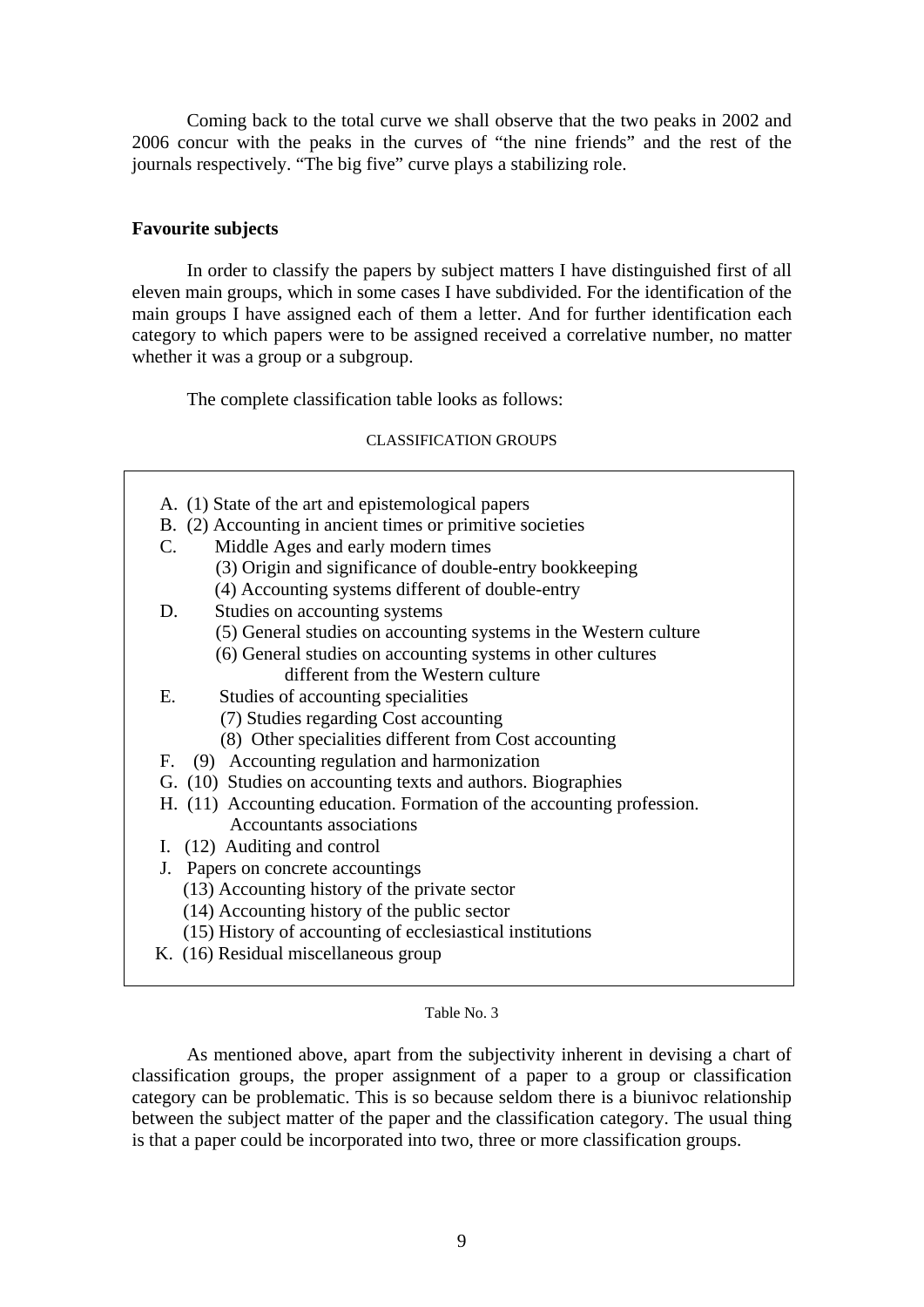In our case the group A (1) "State of the art and epistemological papers" is one of the best defined and causes not so many problems by receiving the papers assigned. The same occurs with group B (2) "Accounting in ancient times or primitive societies". On the contrary, subgroup (3) "Origin and significance of double-entry bookkeeping" can cause some little difficulties. For instance, a paper dealing with Luca Pacioli and his *Tractatus particularis de computis et scripturis* has to be classified into this group or into group G (10) "Studies on accounting texts and authors. Biographies"? This is not a rhetoric question, but a real one. A classification chart has to contain both categories and I had to decide between the two in a couple of cases. What I did was to classify the paper into subgroup (3) when I felt that it was more significant for explaining the origin and importance of double-entry bookkeeping and into group G (10) when the textual or biographical aspects were more weighty. The appreciation of this circumstance is anyway a subjective question and a matter of opinion. A similar dilemma arises in other many cases.

 Group J "Papers on concrete accountings" requires perhaps some explanation. It is thought to gather papers on concrete or particular accountings, be they of a singular entity or of a group of similar entities; for instance, a paper on initial practices of cost accounting in Spanish railways companies 1875-1900. Observe that also in this case could appear the dilemma where to classify the paper: into subgroup (13) "Accounting history of the private sector" or into subgroup (7) "Studies regarding Cost accounting". The choice is also subjective and depends on nuances.

 Be that as it may, in the following table is displayed the breakdown by subjects and journal groups of the papers published in the whole period 2000-2007.

| Journals        | A   | B              |             | ⌒            |    |    |                          | Е      | Е  | G            | H            |         |     |    |        | K            | Totals |
|-----------------|-----|----------------|-------------|--------------|----|----|--------------------------|--------|----|--------------|--------------|---------|-----|----|--------|--------------|--------|
|                 |     | ⌒              | $\sim$<br>J | 4            |    | O  |                          | Ω<br>Ω |    | 10           |              | 12<br>┸ | 13  | 14 | 15     | 16           |        |
| All             | 107 | ≘<br>41        |             | 1 J          | 19 | 23 | 23                       | 26     | 21 | 62           | 76           | 31      | 130 | 56 | 24     | 44           | 683    |
|                 |     |                |             |              |    |    |                          |        |    |              |              |         |     |    |        |              |        |
| <b>Big Five</b> | 54  |                | n           | $\circ$<br>◠ | 4  | Q  | 20                       | 13     | 14 | 52           | 38           | 12      | 74  | 29 | 18     | 34           | 396    |
| Nine            | 25  | <sub>b</sub>   |             |              | 11 | 10 | $\overline{\phantom{0}}$ |        | −  | <sub>(</sub> | 30           | 13      | 39  | 22 | 4      | $\mathbf{r}$ | 192    |
| Friends         |     |                |             |              |    |    |                          |        |    |              |              |         |     |    |        |              |        |
| Subtotal        | 79  | $\overline{ }$ | Ω           |              | 15 | 19 | 20                       | 22     | 21 | 58           | 68           | 25      | 13  | 51 | 22     | 41           | 588    |
|                 |     |                |             |              |    |    |                          |        |    |              |              |         |     |    |        |              |        |
| Rest            | 28  | 4              |             |              | 4  | 4  | ◠                        | 4      | -  | 4            | $\circ$<br>◠ | h       | 17  |    | ◠<br>∠ | $\mathbf{z}$ | 95     |

TOTAL OF PAPERS 2000-2007 CLASSIFIED BY SUBJECTS AND JOURNAL GROUPS

#### Table No. 4

As we can observe the group J "Papers on concrete accountings" shows the largest number of papers, 210, that is, 31% of the total, whereas the second subject in the research preference is the group A (1) "State of the art and epistemological papers" that counts 107 papers, i.e., 16% of all papers. This is a constant that will keep along all the years.

The three journals groups show no great differences to these percentages with regard to their particular total figures: the "Papers on concrete accountings" reach almost the same percentage in "the big five", 30%, and a little more, 33%, in "the nine friends", while in the rest of journals the percentage is only 26%.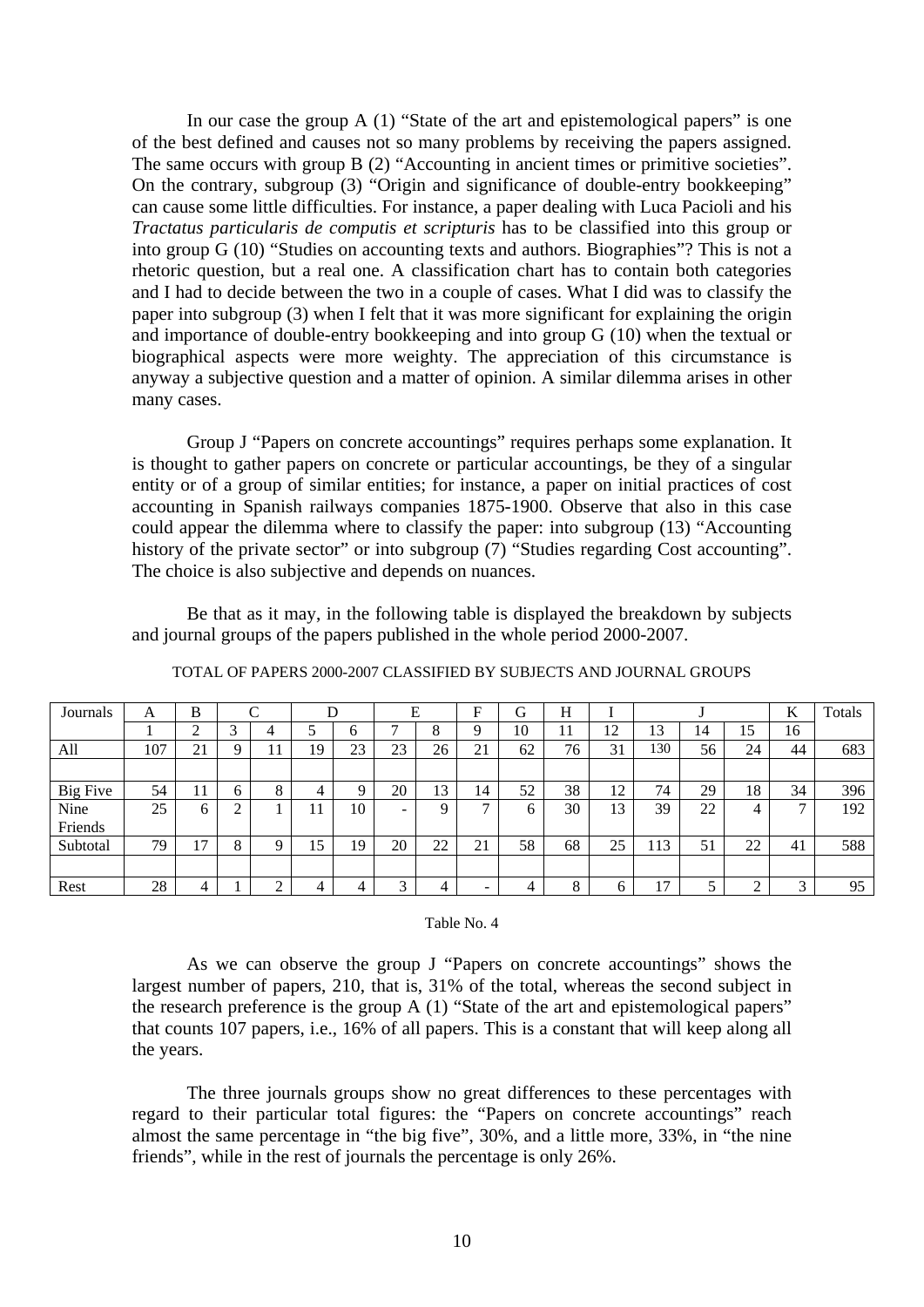As regards to the papers included in the group "State of the art and epistemological papers", "the big five" reach the figure of 13%, "the nine friends", 13% and the remaining journals show a surprising 28% shared among twenty journals.

Other favourite area has been the genre formed by the studies on "Accounting education. Formation of the accounting profession. Accountants associations". It has been the subject chosen by 11% of the papers. It is followed by "Studies on accounting texts and authors. Biographies", which reach the 9%. The rest of subjects remain at a long distance, not reaching the 5%.

Graph 2 will provide us with a clear visualization of the proportion among the subjects.



#### PAPERS 2000-2007 CLASSIFIED BY SUBJECTS

### Explanation

| Sectors are ordered by magnitude in the sense of the hands of the clock         |     |                     |          |
|---------------------------------------------------------------------------------|-----|---------------------|----------|
| Sector 1: $(13, 14, and 15)$ Papers on concrete accountings:                    |     | 210 papers $(31\%)$ |          |
| Sector 2: (1) State of the art and epistemological papers: $\dots \dots \dots$  | 107 | 66                  | $(16\%)$ |
| Sector 3: (11) Accounting education. Formation of the                           |     |                     |          |
| accounting profession. Accountants associations                                 | 76  |                     | $(11\%)$ |
| Sector 4: (10) Studies on accounting texts and authors.                         |     |                     |          |
|                                                                                 | 62  | 66                  | $(9\%)$  |
| Sector 5: (16) Residual miscellaneous group $\dots \dots \dots \dots \dots$     | 44  | $\epsilon\epsilon$  | (6%)     |
| Sector 6: (12) Auditing and control $\ldots \ldots \ldots \ldots \ldots \ldots$ | 31  | $\,6\,6$            | (5%)     |
| Sector 7: (8) Studies of accounting specialities other                          |     |                     |          |
| than cost accounting $\ldots \ldots \ldots \ldots \ldots \ldots \ldots$         | 26  | 66                  | (4%)     |
| Sector 8: (6) Studies on accounting systems in other cultures                   |     |                     |          |
| different from the Western culture                                              | 23  | 66                  | (3%)     |
| Sector 9: (7) Studies on cost accounting $\dots \dots \dots \dots \dots \dots$  | 23  | 66                  | (3%)     |
| Sector 10: (9) Accounting regulation and harmonization $\dots \dots \dots$      | 21  | 66                  | (3%)     |
| Sector 11: (2) Accounting in ancient times or primitive societies $\dots$ .     | 21  | 66                  | (3%)     |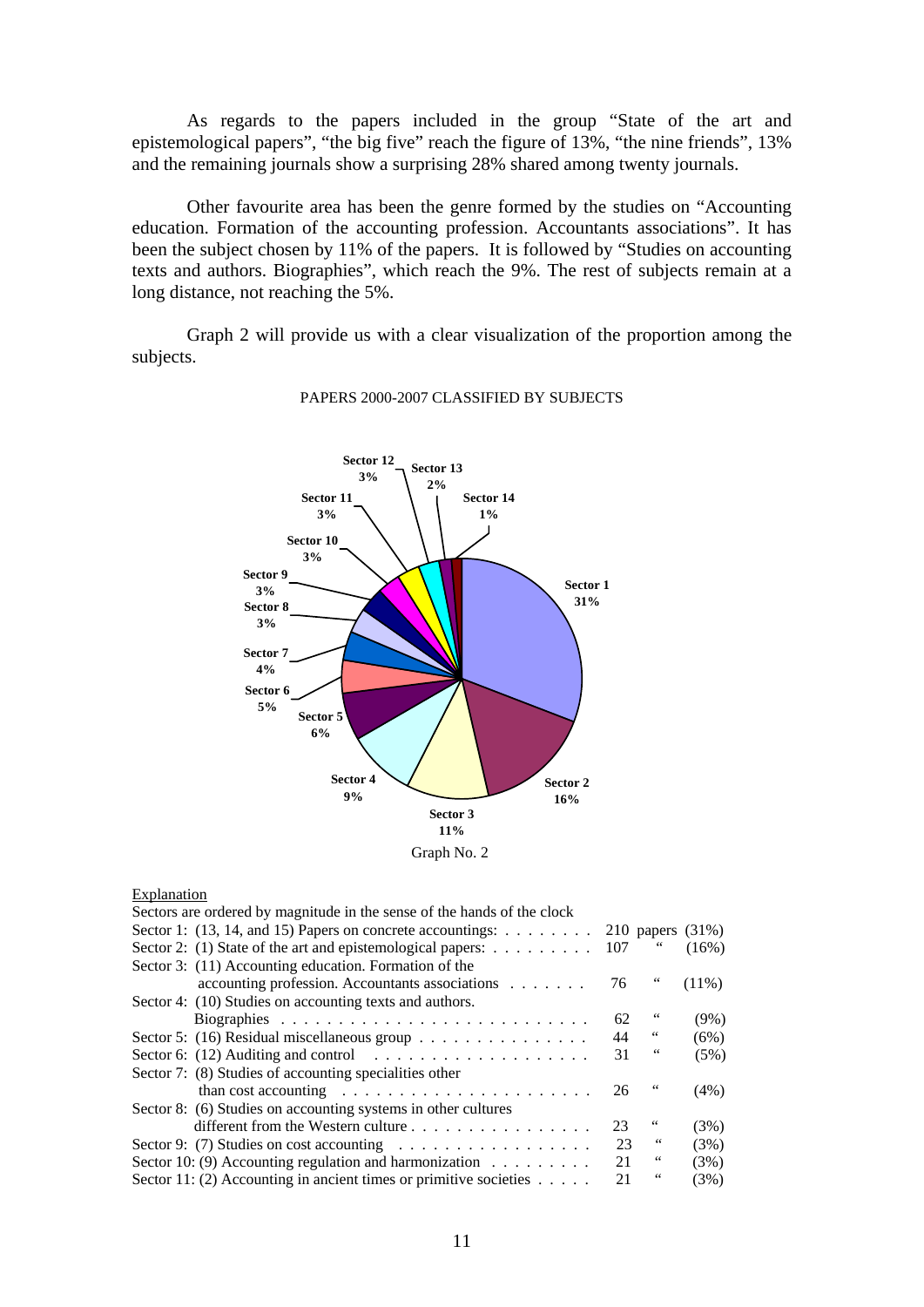| Sector 12: (5) General studies on accounting in the Western                            |  |         |
|----------------------------------------------------------------------------------------|--|---------|
|                                                                                        |  | (3%)    |
| Sector 13: (4) Accounting systems in the Middle Ages and                               |  |         |
| early modern times other than double entry $\ldots \ldots \ldots \ldots$ 11 "          |  | $(2\%)$ |
| Sector 14: (3) Origin and significance of double-entry bookkeeping $\ldots$ 9 $\ldots$ |  | $(1\%)$ |
| Total of papers $\ldots \ldots \ldots \ldots \ldots \ldots$ 683 (100%)                 |  |         |
| Percentages are automatically rounded                                                  |  |         |

In the breakdown by subjects the important percentage of the papers included in the category K (16) "Residual miscellaneous group" stands out. This can be owed to the fact that the present expansion of interest in accounting history has led to a manifoldness of themes or to a subconscious desire for my part to limit the number of groups to make the classification chart as manageable as possible. Both reasons together are possibly the most plausible explanation.

Also possibly connected in some way with the expansion of research interest is the, in my opinion, relative high number of papers on the state of the art and epistemological questions that perhaps would not be common in a more veteran discipline.

Another fact that stands out is the minimal percentages reached by the subjects that at the very beginning were properly the favourite areas of accounting history, that is, the origin and significance on double entry as well as the studies on accounting at the Middle Ages and early modern times in general.

In this respect I thought that checking out whether there were differences between the classifications by subjects of the papers published by "the big five" and "the nine friends" could be of some interest. To this purpose I have plotted graphs 3 and 4 that show the respective distributions. First graph presents the breakdown by subjects of the papers published by "the big five".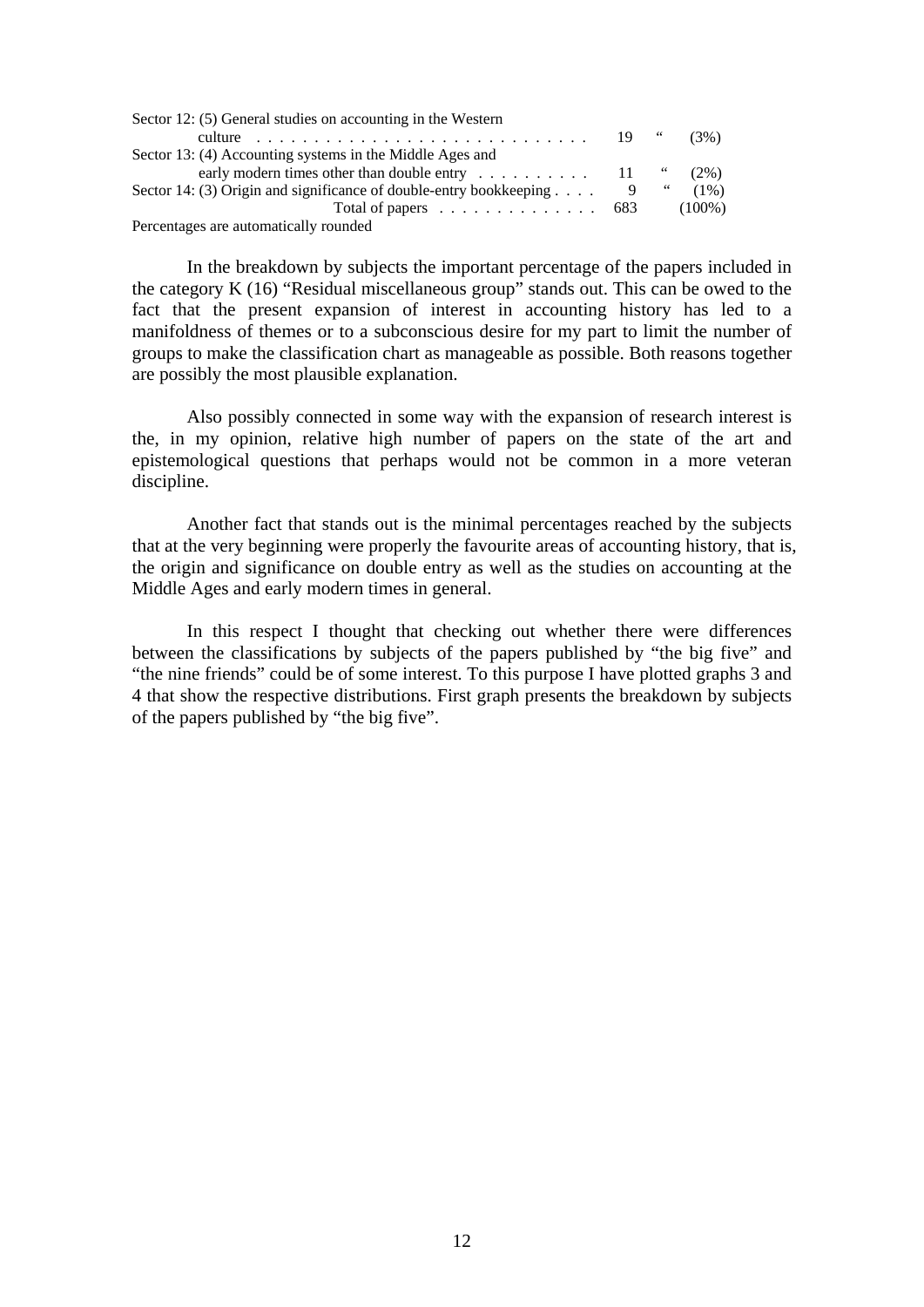### BIG FIVE 2000-2007 PAPERS BY SUBJECTS





### **Explanation**

| Sectors are ordered by magnitude in the sense of the hands of the clock        |     |            |          |
|--------------------------------------------------------------------------------|-----|------------|----------|
| Sector 1: $(13, 14, and 15)$ Papers on concrete accountings:                   |     | 121 papers | $(30\%)$ |
| Sector 2: (1) State of the art and epistemological papers: $\dots \dots \dots$ | 54  |            | (13%)    |
| Sector 3: (10) Studies on accounting texts and authors. Biographies            | 52  | 66         | (13%)    |
| Sector 4: (11) Accounting education. Formation of the accounting               |     |            |          |
| profession. Accountants associations                                           | 38  | 66         | $(10\%)$ |
| Sector 5: (16) Residual miscellaneous group                                    | 34  | 66         | $(9\%)$  |
|                                                                                | 20  | 66         | (5%)     |
| Sector 7: (9) Accounting regulation and harmonization $\dots \dots \dots$      | 14  | 66         | $(4\%)$  |
| Sector 8: (8) Studies of accounting specialities other                         |     |            |          |
| than cost accounting $\ldots \ldots \ldots \ldots \ldots \ldots \ldots$        | 13  | 66         | (3%)     |
|                                                                                | 12  | 66         | (3%)     |
| Sector 10: (2) Accounting in ancient times or primitive societies              | 11  | 66         | (3%)     |
| Sector 11: (6) Studies on accounting systems in other cultures                 |     |            |          |
| different from the Western culture                                             | 9   | 66         | $(2\%)$  |
| Sector 12: (4) Accounting systems in the Middle Ages and                       |     |            |          |
| early modern times other than double entry $\dots \dots \dots$                 | 8   | 66         | (2%)     |
| Sector 13: (3) Origin and significance of double-entry bookkeeping $\dots$ .   | 6   | 66         | $(2\%)$  |
| Sector 14: (5) General studies on accounting systems in the Western            |     |            |          |
| culture                                                                        | 4   | 66         | (1%)     |
| Total of papers                                                                | 396 | 66         | (100%)   |
| Demantages are automotically rounded                                           |     |            |          |

Percentages are automatically rounded

Now hereunder graph 4 offers the classification by subjects of the papers published by "the nine friends" journals.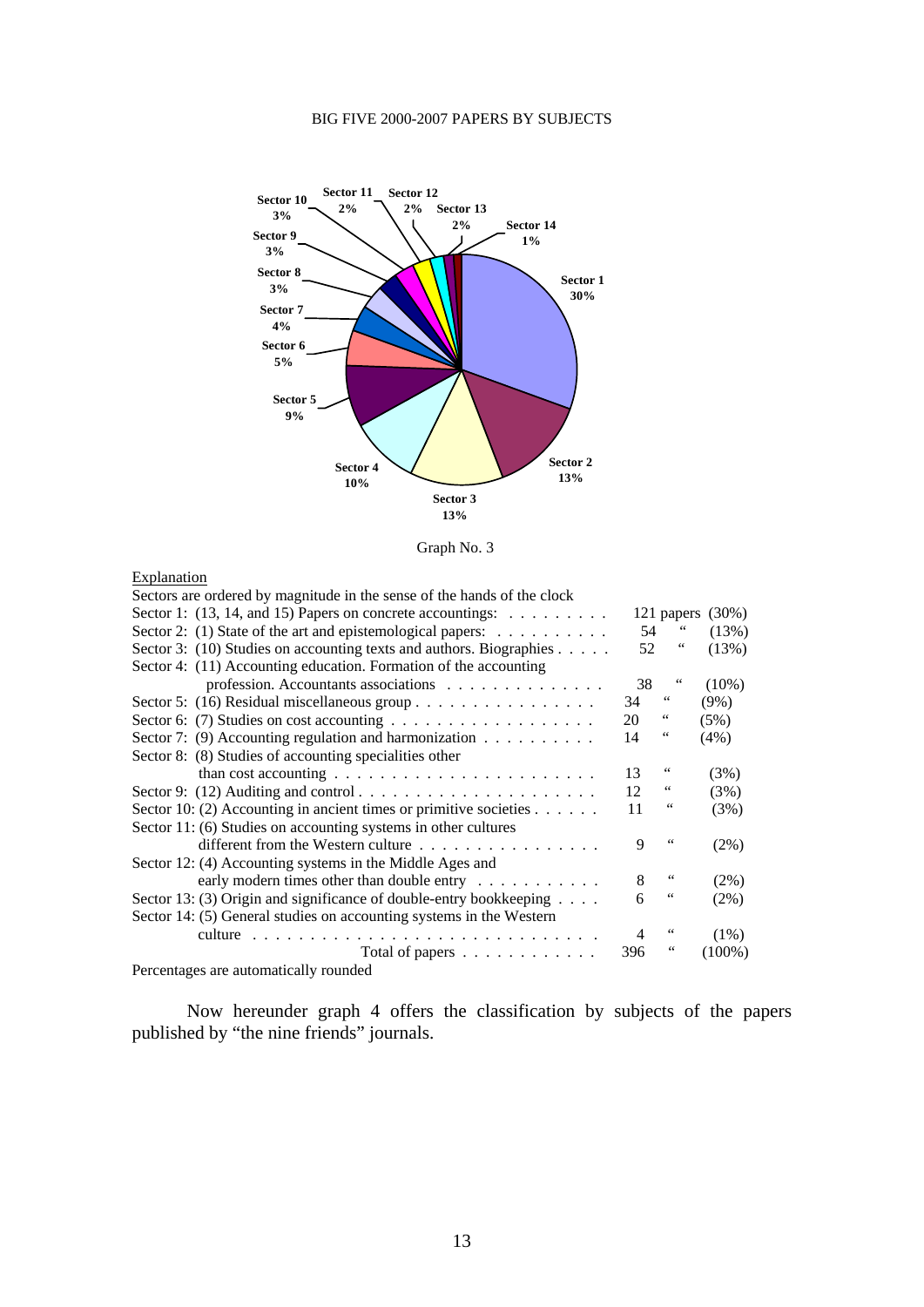#### NINE FRIENDS 2000-2007. PAPERS BY SUBJECTS



#### **Explanation**

| Sectors are ordered by magnitude in the sense of the hands of the clock               |     |                         |    |                 |
|---------------------------------------------------------------------------------------|-----|-------------------------|----|-----------------|
| Sector 1: $(13, 14, and 15)$ Papers on concrete accountings:                          |     |                         |    | 65 papers (33%) |
| Sector 2: (11) Accounting education. Formation of the                                 |     |                         |    |                 |
| accounting profession. Accountants associations                                       |     | 30                      | 66 | (15%)           |
| Sector 3: (1) State of the art and epistemological papers:                            |     | 25                      | 66 | (13%)           |
| Sector 4: (12) Auditing and control $\dots \dots \dots \dots \dots \dots \dots \dots$ |     | 13                      | 66 | (7%)            |
| Sector 5: (5) General studies in the Western culture $\dots \dots \dots \dots$        |     | 11                      | 66 | (6%)            |
| Sector 6: (6) Studies on accounting systems in other cultures                         |     |                         |    |                 |
| different from the Western culture                                                    |     | 10                      | 66 | (5%)            |
| Sector 7: (8) Studies of accounting specialities other                                |     |                         |    |                 |
| than cost accounting $\ldots \ldots \ldots \ldots \ldots \ldots \ldots$               |     | 9                       |    | (5%)            |
| Sector 8: (9) Accounting regulation and harmonization $\dots \dots$                   |     | 66                      |    | $(4\%)$         |
| Sector 9: (16) Residual miscellaneous group                                           |     | 66                      |    | (4%)            |
| Sector 10: (2) Accounting in ancient times or primitive societies $\dots$ .           | 6   | $\,$ 6 6 $\,$           |    | (3%)            |
| Sector 11: (10) Studies on accounting texts and authors.                              |     |                         |    |                 |
|                                                                                       | 6   | $\ddot{\phantom{0}}$    |    | (3%)            |
| Sector 12: (3) Origin and significance of double-entry bookkeeping                    |     | $\,$ 6 $\,$             |    | $(1\%)$         |
| Sector 13: (4) Accounting systems in the Middle Ages and                              |     |                         |    |                 |
| early modern times other than double entry                                            |     | $\boldsymbol{\epsilon}$ |    | $(1\%)$         |
| Total of papers $\dots \dots \dots \dots$                                             | 192 |                         |    | $(100\%)$       |
| Percentages are automatically rounded                                                 |     |                         |    |                 |

Upon comparing the two graphs we observe some interesting differences between the breakdowns of the papers published by the two journals groups. First of all it is to notice that the classification of the papers published by "the big five" resembles more the breakdown of the total papers. This is logical given the weight of this journals group. Of course, studies on concrete accountings are first in both rankings with a slightly higher percentage in "the nine friends", 33% against 30%. However, the second place in "the nine friends" ranking is occupied by the studies on accounting education,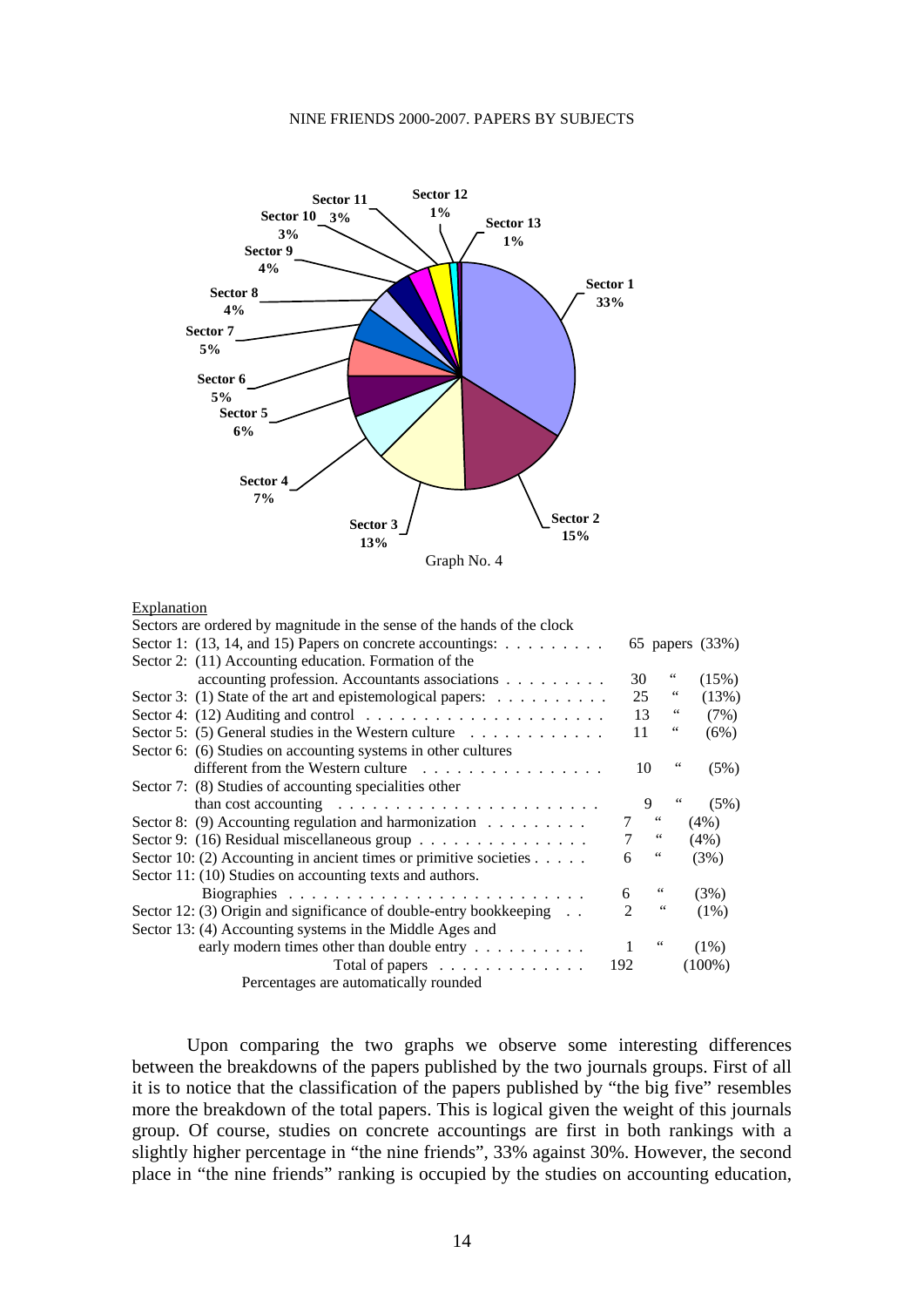formation of accounting profession and accountants associations. They reach a percentage of 15%, while the papers on the state of the art and epistemological questions move into the third position. Anyway, they show the same percentage as in "the big five" group, 13%, where they are second. Auditing and control papers that in the ranking of "the big five" stand in place 9 with a percentage of 3% are fourth in "the nine friends" classification gathering 7% of the papers. The studies on accounting texts and authors that stand in the third place in "the big five" classification are only eleventh in the ranking of "the nine friends". Another noteworthy feature of these latter is that the residual miscellaneous group, which in "the big five" classification is fifth with a high percentage of 9% of the total of papers, in "the nine friends" is ranked ninth with a percentage of only 4%.

It is difficult to draw a clear conclusion from all these figures. However, we could perhaps get the impression that "the nine friends" journals group as a whole tends to publish historical papers more related to current problems of the profession: accountants associations, accounting education, auditing and control, etc., without forgetting, of course, the presentation of innovative accounting history theoretical approaches. Anyway, we have not to forget that some of "the big five" journals also feel a particular preference for innovation.

Coming back now to the total classification of papers in the period 2000-2007 graph 5 offers a view of the proportion of the three components of group J, that is, the studies on concrete or particular accountings. As we know this group is composed of three subgroups: papers studying accountings of the private sector, of the public sector and, lastly, of ecclesiastical institutions. As we shall observe, during the years under study the papers on accountings of the private sector have covered almost two thirds of the total. The public sector comes to a little more than a quarter, whereas the papers on the accounting history of ecclesiastical institutions are the Cinderella among the studies on concrete accountings.



### PAPERS 2000-2007 ON CONCRETE BY ACCOUNTINGS CLASSIFIED BY SUBGROUPS

15 Graph No. 5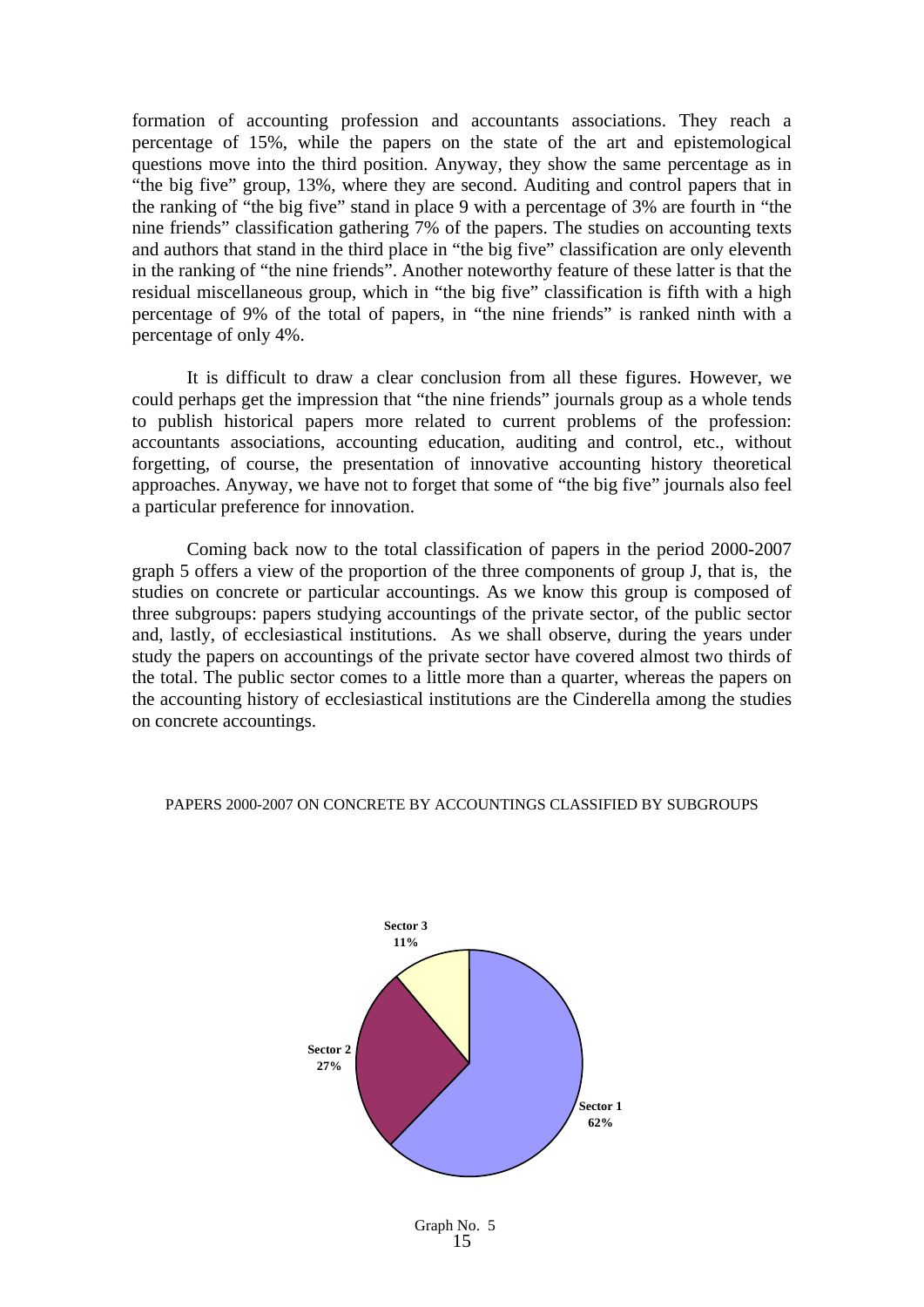| Explanation                                                                                                                     |  |  |
|---------------------------------------------------------------------------------------------------------------------------------|--|--|
| Sectors are ordered by magnitude in the sense of the hands of the clock                                                         |  |  |
|                                                                                                                                 |  |  |
|                                                                                                                                 |  |  |
| Sector 3: (15) Ecclesiastical Institutions: 24 $\quad$ (11%)                                                                    |  |  |
| Total of papers $\ldots$ 210 (100%)                                                                                             |  |  |
| $\mathbf{D}$ . The contract of the contract of $\mathbf{I}$ and $\mathbf{I}$ and $\mathbf{I}$ and $\mathbf{I}$ and $\mathbf{I}$ |  |  |

Percentages are automatically rounded

We will now come to examine whether there have been changes during the period under examination in the preferences of researchers with regard to the subject matters studied. Table 5 has been arranged for this purpose.

| Years      | А    | B   |           | ⌒                        | D      |     | E   |     | F      | G   | Н  |        |      |     |                          | K   | Totals |
|------------|------|-----|-----------|--------------------------|--------|-----|-----|-----|--------|-----|----|--------|------|-----|--------------------------|-----|--------|
|            |      | ◠   | 3         | 4                        |        | h   |     | 8   | 9      | 10  | 11 | 12     | 13   | 14  | 15                       | 16  |        |
| 2000       | Q    | ◠   | -         | $\overline{\phantom{0}}$ | 5      |     | 3   |     | 3      | 5   | Q  | 4      | 18   | 4   | $\overline{\phantom{a}}$ | 3   | 67     |
| 2001       | 11   | -   | -         | $\overline{\phantom{a}}$ |        | ◠   | 3   | ◠   | 3      | 10  | 6  | 5      | 12   | ⇁   |                          | 4   | 67     |
| 2002       | 12   | ⇁   |           |                          | ◠<br>∠ |     | 4   | 3   | ↑      | 10  | 11 | 3      | 14   | 14  |                          | 3   | 89     |
| 2003       | 10   | ◠   | ◠         | ۰                        | ∍      |     | 4   | 4   | ◠      | 8   | 9  | ↑<br>∠ | 13   | 4   | $\overline{\phantom{0}}$ | 4   | 73     |
| 2004       | 12   | 4   | ◠         | ◠<br>∠                   |        |     | ◠   | ◠   | ◠<br>∠ | 6   | 11 | റ<br>∠ | 14   | 6   | 4                        | 8   | 79     |
| 2005       | 20   |     | ◠         | 3                        | ↑<br>∠ | ◠   | 4   | h.  | ◠      | 3   | 4  | 9      | 24   | 6   | 6                        | 6   | 100    |
| 2006       | 21   | ◠   |           | 4                        | 3      | 3   | ◠   | 4   | ◠      | 8   | 12 | 5      | 18   | 5   | 10                       | 10  | 110    |
| 2007       | 12   | 3   |           |                          | 3      | 6   |     | 4   | 5      | 2   | 14 |        | 17   | 10  | $\gamma$<br>∠            | 6   | 98     |
| Totals     | 107  | 21  | Q         |                          | 19     | 23  | 23  | 26  | 21     | 62  | 76 | 31     | 30   | 56  | 24                       | 44  | 683    |
| Percentage | 15.6 | 3.1 | $\cdot^3$ | .6                       | 2.8    | 3.4 | 3.4 | 3.8 | 3.1    | 9.1 |    | 4.5    | 19.0 | 8.2 | 3.4                      | 6.4 | 100%   |

TOTAL OF PAPERS 2000-2007 CLASSIFIED BY YEARS AND SUBJECTS

Table No. 5

The corresponding graph will help us to find out the peculiarities in the evolution of the papers of the main groups. In order to gain clarity I have only inserted into the graph the curves of the six subjects with more papers.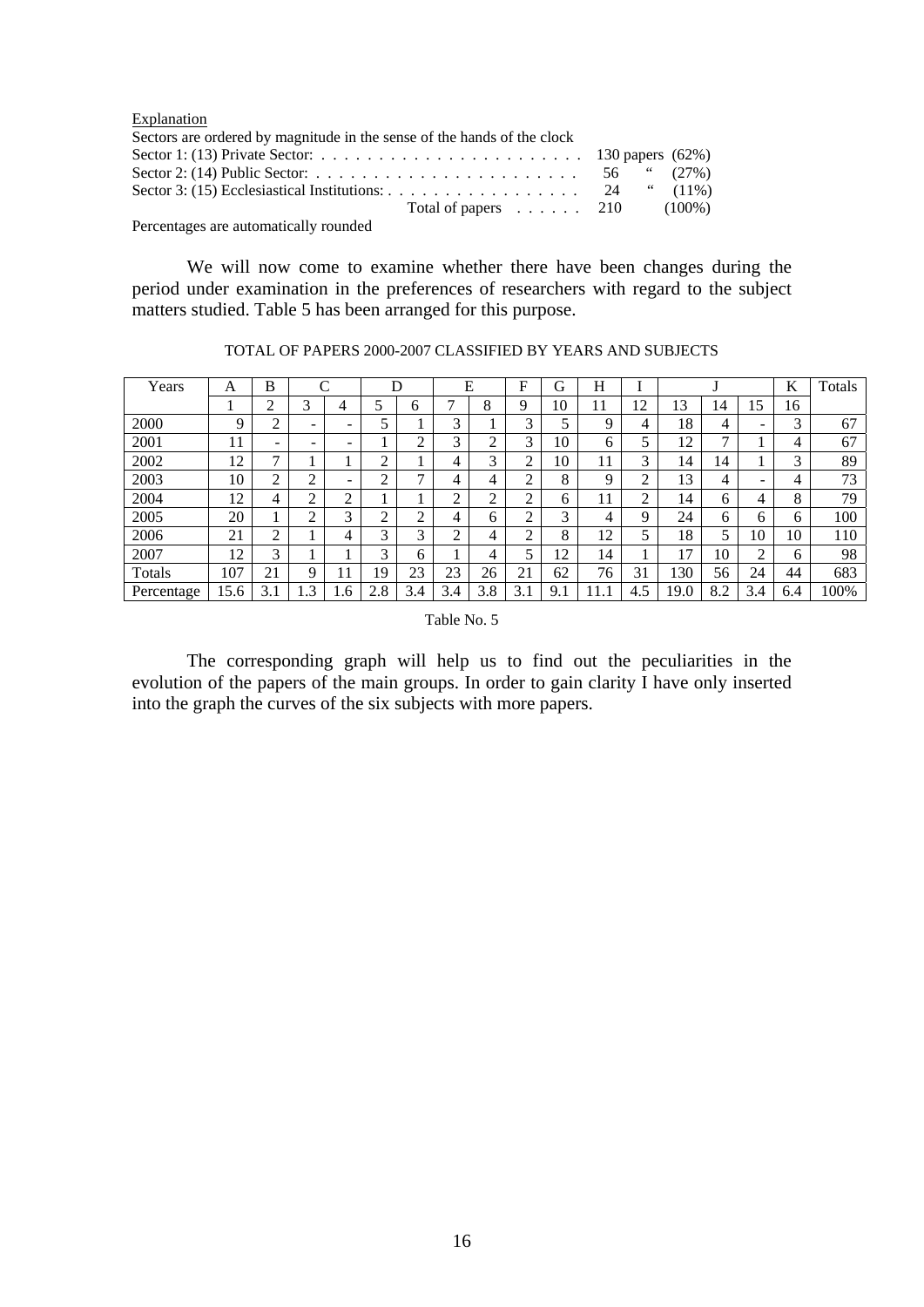

#### EVOLUTION OF PAPERS 2000-2007 BY YEARS AND SUBJECTS

Graph No. 6

 In spite of this limitation, as a whole the graph looks somewhat confusing because of the intertwining of curves. Indeed all curves excepting the first one, that corresponding to papers on concrete accountings, intertwine each other. Also the second curve, the one of studies on the state of the art and epistemological questions, does it at the last stretch of its course. If we go now for a moment to graph 7 and compare the curve of concrete accountings with the curve of the total of papers, we shall see that the former follows more or less the profile of the latter. Anyway the curve looks flatter because of the lesser magnitude of the figures and shows some anticipation in the second peak.

 Coming back now to graph 6, we shall observe that the second curve shows a regular course up to 2004. Then it undergoes a sudden rise that stabilizes from 2005 to 2006 and falls abruptly in 2007 returning to the values of 2004. This movement is to be attributed to "the big five" that in the years 2005 and 2006 have published more papers on the state of the art and epistemological questions than usually. As a consequence of the dropping the gradient of the tendency line of the curve looses inclination. At the same time its degree of reliability becomes rather low.

 As we have seen above, in the period studied accounting education, formation of the accounting profession and accountants associations has been another favourite subject of accounting history researchers. The curve of its papers presents two lows, namely in 2001 and 2005. The latter is one much more abrupt and matches with the peaks of the curves of the papers on concrete accountings and on the state of the art. The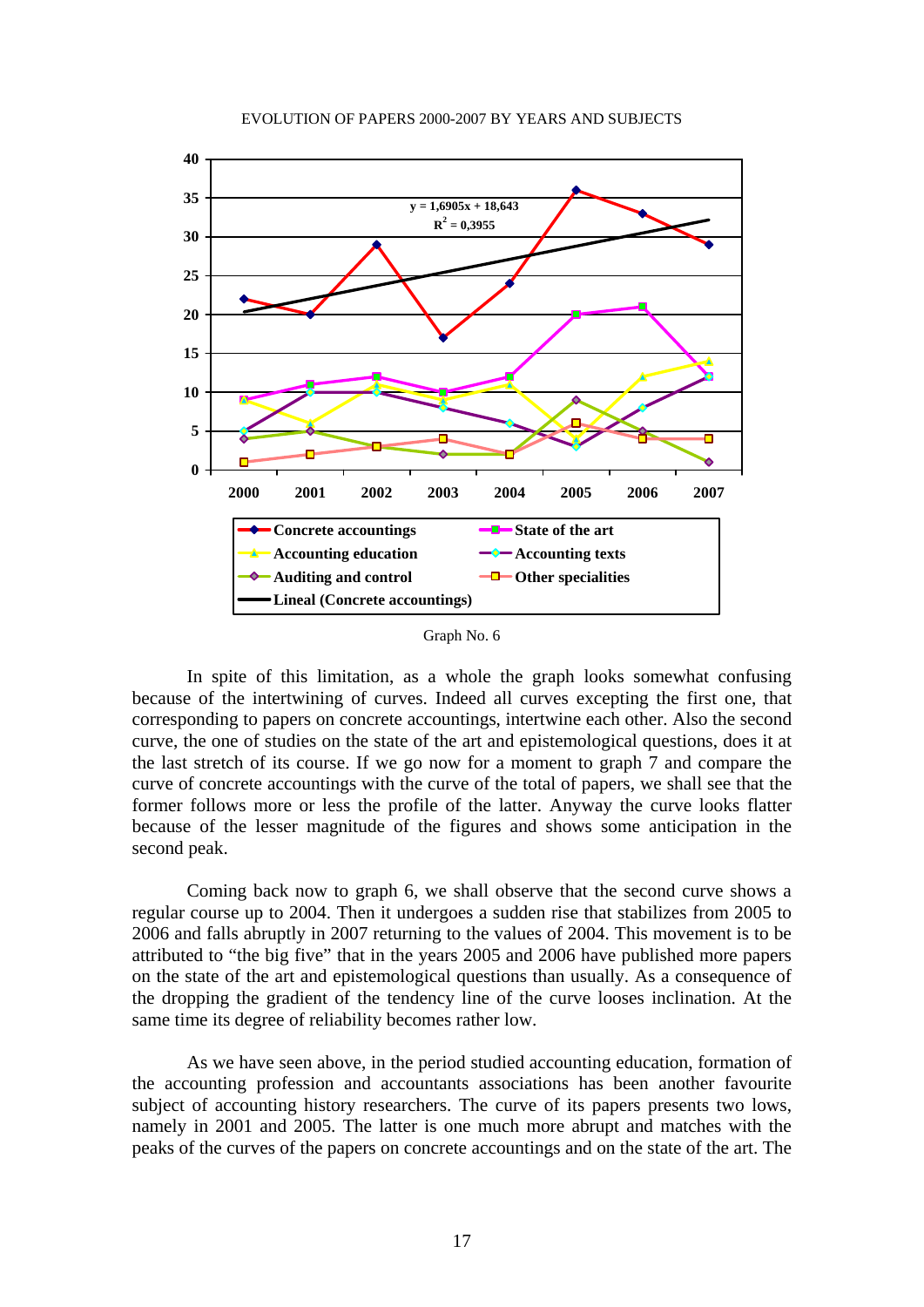responsible for the low of 2005 are altogether "the big five" and "the nine friends", which in this year published an abnormal low number of papers on this subject.





 Studies on accounting texts and authors, biographies have also occupied a remarkable position during the eight years under examination. The papers on this subject experienced a significant impulse since 2001 as a consequence of the publishing of the Italian specialist journal, since Italian researchers are very fond of studying the work and life of their accounting masters. The initial impulse kept up to 2002 and began to decline gradually in 2003. The lowest point was reached in 2005. From then onwards the curve started to rise again up to 2007, where the highest point was reached.

 Auditing and control is other of the research areas that have found a consistent interest among accounting historians during the period. The highest point of this interest was got in 2005 where the curve presents an important peak, caused above all by the number of papers published by "the nine friends". This peak marks the beginning of a decline that in 2007 found the lowest point of the period.

 The studies on accounting specialities other than cost accounting represent 3,81% of the total. It is the last subject reflected in the graph. This is the most regular curve of all the ones showed. It has a small low in 2004 counteracted with a similar small peak in 2005. The tendency is to a very gentle slope and the coefficient of determination shows a mediocre rate of reliability taking into account the low and the peak.

 Among the subjects not represented in the graph the ones with relative higher figures are studies on accounting systems in other cultures different from the Western

Graph No. 7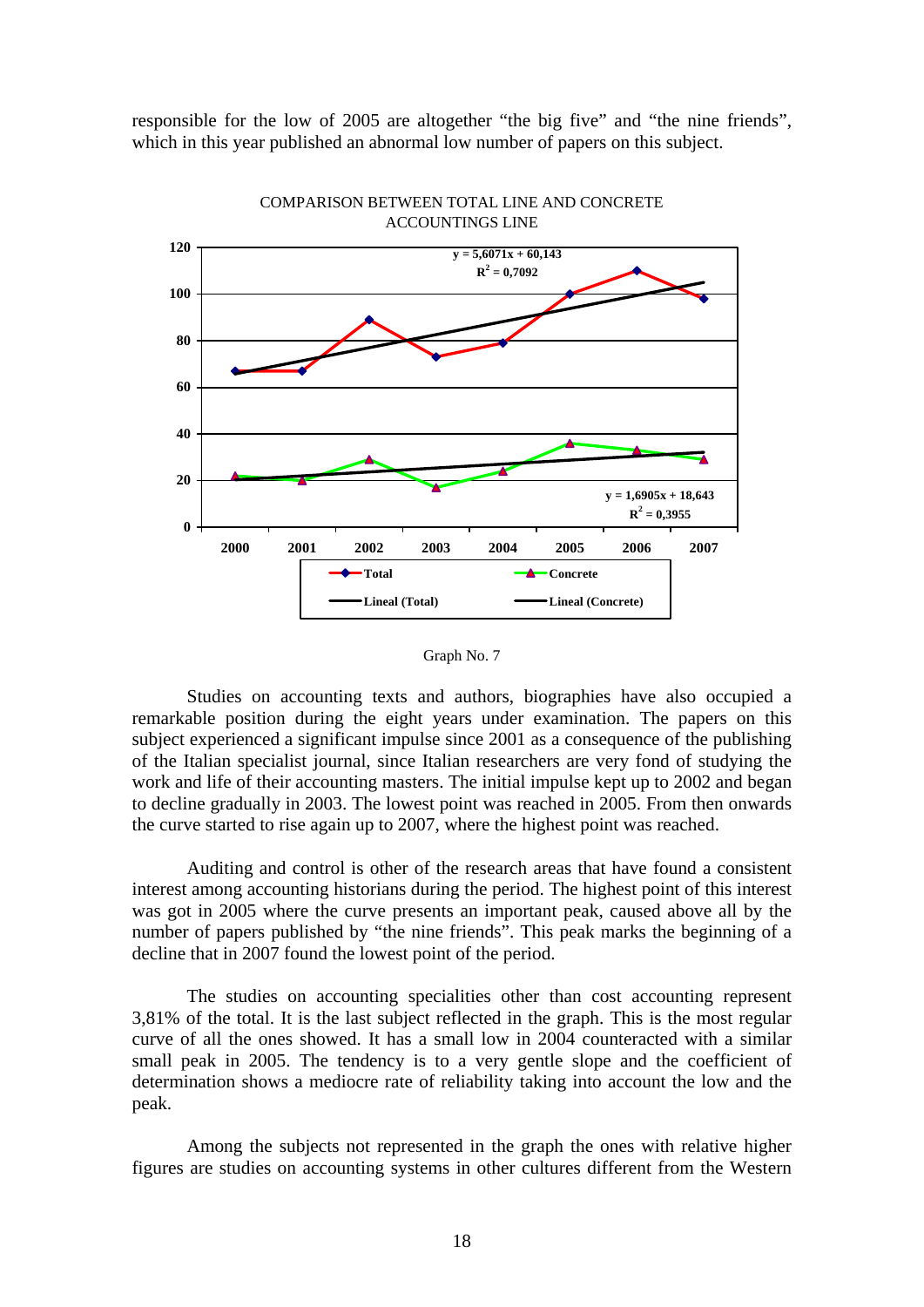one as well as papers on cost accounting. The first ones offer a rather irregular curve and the latter are clearly declining in the last years although this theme is one of the favourite topics of modern historians. As we shall see later, this decline is mainly referred to general studies on management and cost accounting. On the contrary, there are a good number of researches on concrete cases of cost accounting.

 Other issues that have received some attention are general studies of accounting systems in the Western culture and accounting in ancient times and primitive societies. Studies on this topic as well as on the one already mentioned of accountings systems in foreign cultures are very welcome and have to be encouraged, because we know rather little about these matters, since the greatest part of accounting history research refers to Western world; this is logical since almost all accounting historians up to now belong to this cultural circle.

 Table 6 and its corresponding graph consider the percentages of the papers on the main subjects with regard to the yearly totals. Both of them complement our understanding of the relative weight of each subject every year.

| Subjects                    | 2000    | 2001    | 2002    | 2003    | 2004    | 2005    | 2006    | 2007    |
|-----------------------------|---------|---------|---------|---------|---------|---------|---------|---------|
|                             | Total   | Total   | Total   | Total   | Total   | Total   | Total   | Total   |
|                             | of      | of      | of      | of      | of      | of      | of      | of      |
|                             | papers: | papers: | papers: | papers: | papers: | papers: | papers: | papers: |
|                             | 67      | 67      | 89      | 73      | 79      | 100     | 110     | 98      |
| Concrete accountings: no.   | 22      | 20      | 29      | 17      | 24      | 36      | 33      | 29      |
| percentage                  | 32.8%   | 29.8%   | 32.6%   | 23.3%   | 30.4%   | 36%     | 30%     | 29.6%   |
| State of the art:<br>no.    | 9       | 11      | 12      | 10      | 12      | 20      | 21      | 12      |
| percentage                  | 13.4%   | 16.4%   | 13.5%   | 13.7%   | 15.2%   | 20%     | 19.1%   | 12.2%   |
| Accounting education: no.   | 9       | 6       | 11      | 9       | 11      | 4       | 12      | 14      |
| percentage                  | 13.4%   | 9%      | 12.4    | 12.3%   | 13.9%   | 4%      | 10.9%   | 14.3%   |
| Accounting texts:<br>no.    | 5       | 10      | 10      | 8       | 6       | 3       | 8       | 12      |
| percentage                  | 7.5%    | 14.9%   | 11.2%   | 11%     | 7.6%    | 3%      | 7.3%    | 12.2%   |
| Auditing and control<br>no. | 4       | 5       | 3       | 2       | 2       | 9       | 5       |         |
| percentage                  | 6%      | 7.5%    | 3.4%    | 2.7%    | 2.5%    | 9%      | 4.5%    | 1%      |
| Other specialities<br>no.   |         | 2       | 3       | 4       | 2       | 6       | 4       | 4       |
| percentage                  | 1.5%    | 3%      | 3.4%    | 5.5%    | 2.5%    | 6%      | 3.6%    | 4%      |

NUMBER AND PERCENTAGE ON THE TOTAL PAPERS 2000-2007 OF THE MAIN FAVOURITE SUBJECTS (UP TO 6%) BY YEARS

### Table No. 6

 Anyway, as we see, the curves in graph 8 do not show big differences with those offered in graph 6. This fact indicates that the relative positions of the main subjects studied do not vary much along the period. The only change is perhaps that the curves have become a little gentler.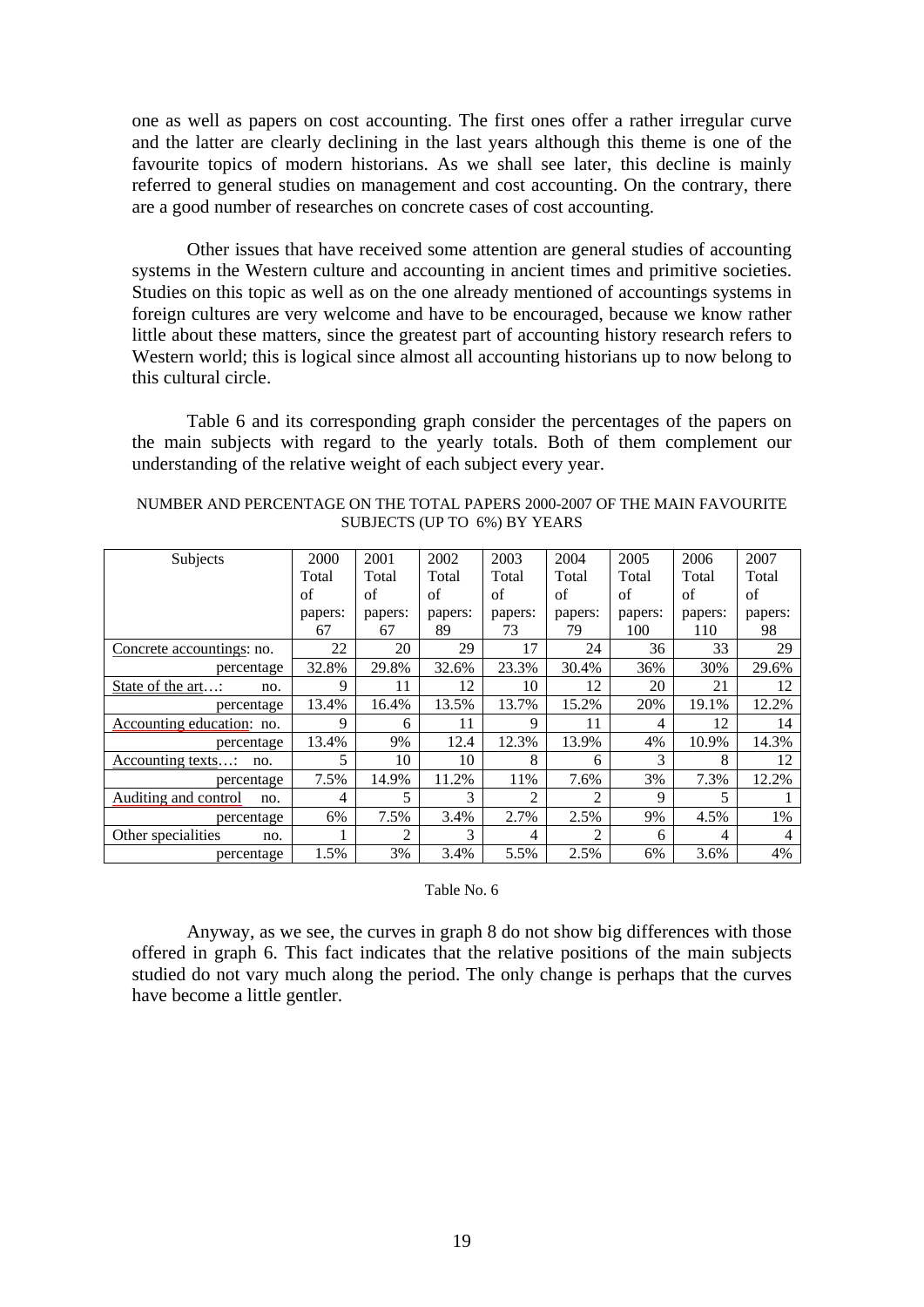



Graph No. 8

In order to examine with major depth the relationship between the total of papers and its main components I have prepared table 7 and the corresponding graph 9. They are a derivative of the just examined ones and show a comparison between the total of papers in absolute numbers, on one side, and the studies on concrete accountings, on the state of the art and epistemological questions, as well as on the remaining subjects in percentage terms, on the other side. They support the above considerations and cast additional light on some details of the reciprocal connections.

As the table shows, except in one year, 2005, the studies on concrete accountings and on the state of the art and epistemological issues altogether have not reached the 50% of the total of papers. We have already commented that the curve of the papers on concrete accountings follows more or less the same profile that the curve of the total papers. Graph 9 corroborates this comment. The tendency line of the percentage of its papers on the total ones is practically horizontal with a minimal inclination downwards according to its mathematical formula, an inclination that is almost not perceptible at first sight. It shows indeed some small ups and downs but they compensate each other. On the contrary, the curve of papers on the state of the art and epistemological items, which is also virtually horizontal, shows a very slight inclination upwards.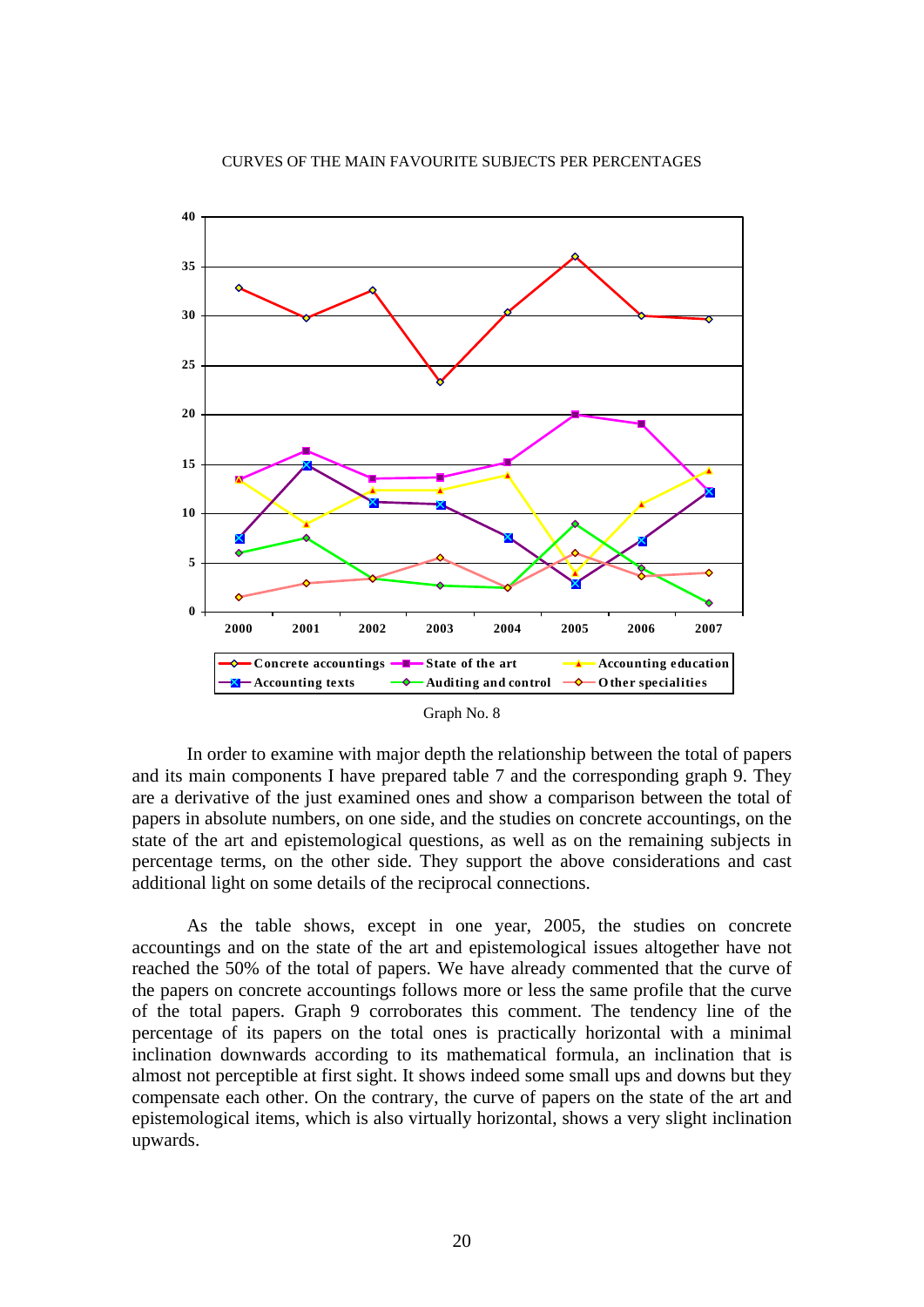| Papers by subjects |      | 2000  | 2001  | 2002  | 2003  | 2004  | 2005 | 2006  | 2007  | Total |
|--------------------|------|-------|-------|-------|-------|-------|------|-------|-------|-------|
| Total of papers    |      | 67    | 67    | 89    | 73    | 79    | 100  | 110   | 98    | 683   |
| Concrete           | No.  | 22    | 20    | 29    | 17    | 24    | 36   | 33    | 29    | 210   |
| accountings        | $\%$ | 32.8% | 29.8% | 32.6% | 23.3% | 30.4% | 36%  | 30%   | 29.6% |       |
| State of the art   | No.  | 9     | 11    | 12    | 10    | 12    | 20   | 21    | 12    | 107   |
|                    | %    | 13.4% | 16.4% | 13.5% | 13.7% | 15.2% | 20%  | 19.1% | 12.2% |       |
| Remaining          | No.  | 36    | 36    | 48    | 46    | 43    | 44   | 56    | 57    | 366   |
| Papers             | $\%$ | 53.8% | 53.8% | 53.9% | 63%   | 54.4% | 44%  | 50.9% | 58.2% |       |

#### EVOLUTION 2000-2007 IN PERCENTAGES OF PAPERS ON CONCRETE ACCOUNTINGS, STATE OF THE ART AND REMAINING GROUPS ON THE TOTAL

#### Table No. 7

The curve in terms of percentage corresponding to the papers of remaining subjects is the one that shows the most pronounced up as well as the most pronounced down. The up happens in 2003 coinciding with a down of the curve in absolute terms of the total of papers, that is, the up is properly consequence of that down. The down occurs in 2005 and matches with an important increase of the total papers, which continue to rise up to 2006. In spite of it, this year also saw an important recovery of the papers on the rest of subjects with the corresponding increase of its percentage. 2007 bears testimony to a fall of total papers as a consequence of a little decrease of papers on concrete accountings and a more considerable decrease of studies on the state of the art and epistemological questions. With a minimal increase in its number of papers the remaining subjects group reaches its second best percentage, after the peak of 2003. Let us look at the curves.



Graph No. 9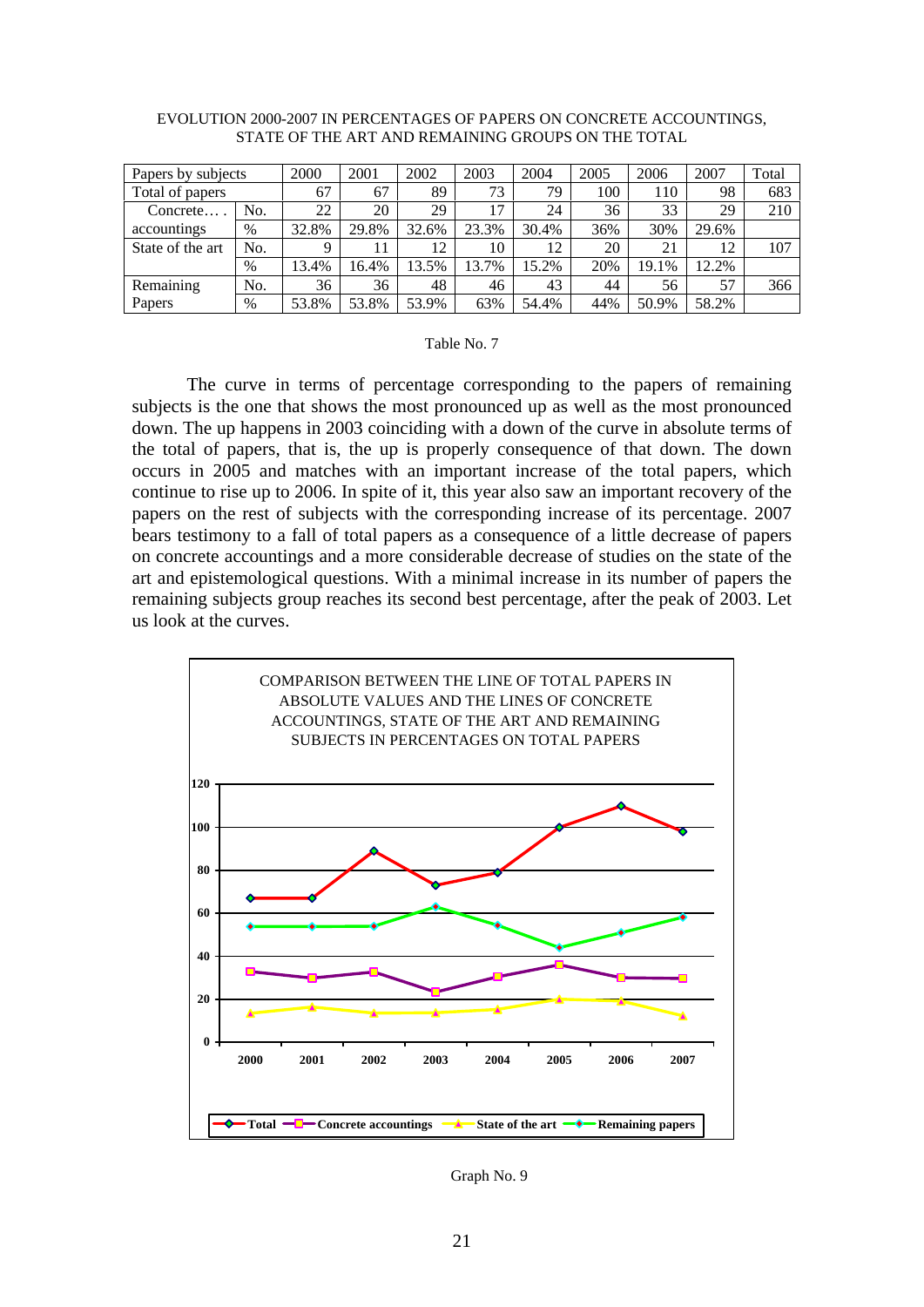As regards now to the evolvement of the components of the group that gathers the papers on concrete accountings, graph 10 offers a plastic view. The private sector is the clear dominant element in practically all the course of the curve. This curve begins with a relative high number of papers that decline the subsequent year coinciding with the beginning of an improvement in the curve of the public sector. The latter shows a peak in 2002, year in which it reaches the same figure as the private sector. This peak concurs with the peak reached the same year by the total of papers on accounting history. After it the curve of the public sector goes down and stabilizes in the subsequent years although at the very end it experiences another notable rise. In its turn, the curve of the private sector, after the moderate figures of the period 2001-2004, undergoes a peak in 2005 keeping a good performance the successive years. This peak anticipates the one experienced by the total of papers in 2006 coinciding exactly, as we saw above, with the peak of the curve of the papers published by the group of the rest of journals. The responsibility of the private sector peak in 2005 falls in its greatest part on "the big five". The two subsequent years this sector keeps figures above the average.



EVOLUTION 2000-2007 OF THE SUBGROUPS OF CONCRETE ACCOUNTINGS



With regard to the papers on the concrete accountings of ecclesiastical institutions we have already commented that they were the poor relative of the family. In the period from 2000 to 2003 they had hardly a presence among the papers of the group. From 2004 onwards they underwent a rise up to 2006. Then they had a sudden drop. As I already stressed in a paper presented at the  $11<sup>th</sup>$  World Congress of Accounting Historians held in Nantes in 2006 I think that this subject must be taken seriously. Until few years ago accounting at ecclesiastical institutions had been scarcely researched. The general interest in this matter at international level has suddenly emerged in the last years and is turning the ecclesiastical accounting into a research field rather promising and not only in the historical aspect. In this respect, namely, we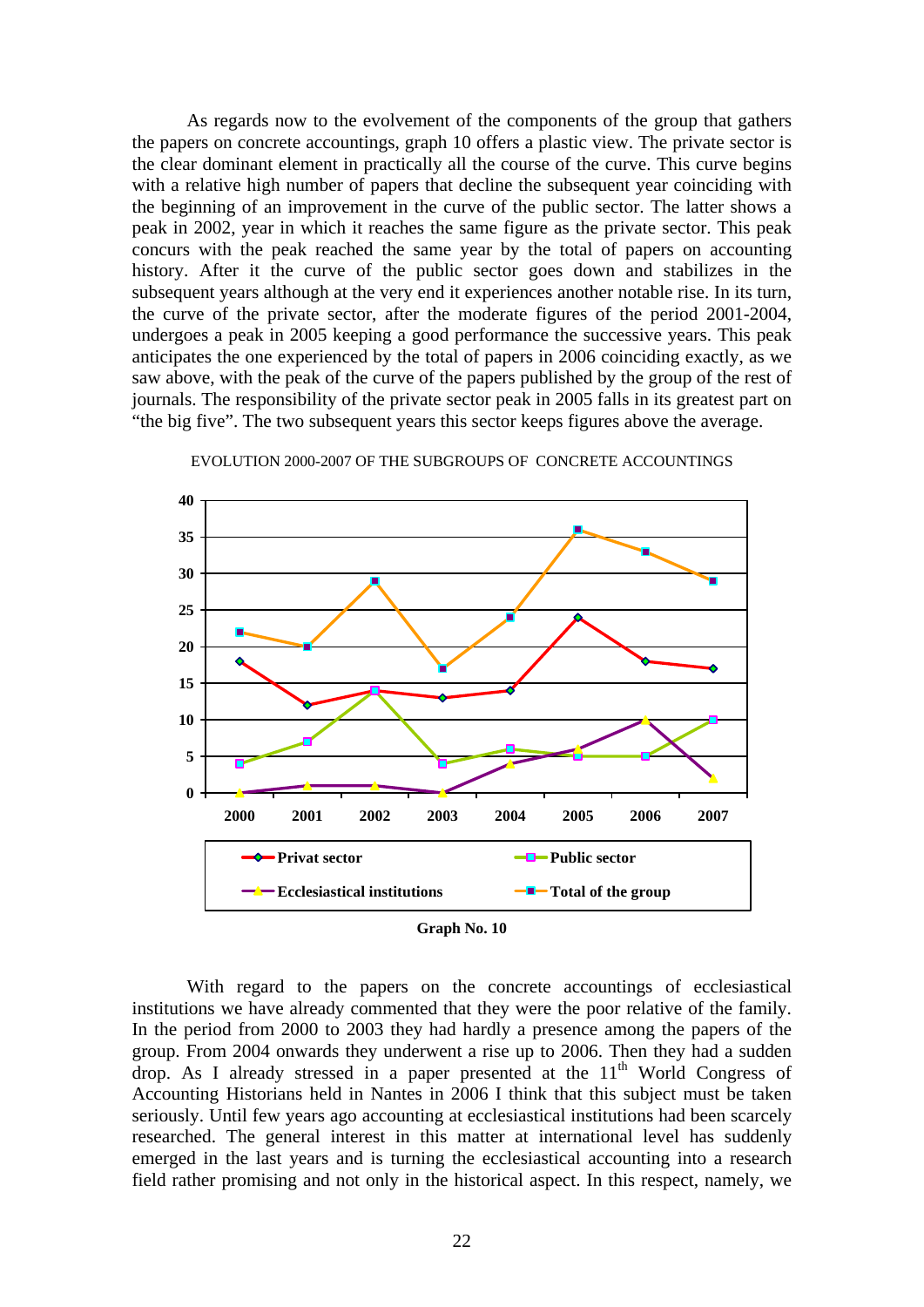have not to forget the great significance that ecclesiastical institutions as a whole had in the development of accounting. In the Middle Ages and in the Renaissance times the Catholic Church had considerable income and in many countries of Europe owned and exploited vast territories. Contrary to what some scholars think, the administration of its possessions was careful and accurate. It used rigorous and sophisticated accounting methods. This item is almost completely unexplored, but these methods could probably exert some influence on the accounting methods of the public organizations as well as on the ones of other entities. The concern and scrupulousness of the Church to implement and keep written records is well known. For instance, the Council of Trent promulgated officially the first ecclesiastical disposition to declare in 1563 obligatory that every parish church kept a registry of births, marriages and deaths. Before this disposition there was no obligation to keep record books. However, as early as in the 13th century these records were kept on their own account in some French parishes. In Spain Cardinal Cisneros anticipated this obligation at the Synod of Talavera held in 1498; this constituted an innovative norm in whole Europe.

The record books of the parishes were the first regular antecedent of the Civil Registries that came out some centuries later, taking the former as a model. Indeed, the first Civil Registry was introduced in France in 1804. In the United Kingdom the mandatory civil registration of births, marriages, and deaths was first introduced in 1837 for England and Wales. In Spain this registration was entrusted in the first moment, 1813, to the local authorities, that is, the Town Councils. Up to 1870 it was not centralized under the supervision of the Ministry of Justice.

To complete our understanding, table 8 shows the figures of the subgroups per percentages on the total of the papers on concrete accountings published yearly. These figures and above all the corresponding graph will help to have an idea of the possible evolution of the sectors in the next years.

| Subgroups of                  |            | 2000    | 2001         | 2002    | 2003           | 2004    | 2005    | 2006    | 2007    |
|-------------------------------|------------|---------|--------------|---------|----------------|---------|---------|---------|---------|
| Concrete accountings          |            | Total   | Total        | Total   | Total          | Total   | Total   | Total   | Total   |
|                               |            | of      | of           | of      | of             | of      | of      | of      | of      |
|                               |            | papers: | papers:      | papers: | papers:        | papers: | papers: | papers: | papers: |
|                               |            | 22      | 20           | 29      | 17             | 24      | 36      | 33      | 29      |
| Private sector:               | no.        | 18      | 12           | 14      | 13             | 14      | 24      | 18      | ۱7      |
|                               | percentage | 81.8%   | 60%          | 48.3%   | 76.5%          | 58.3%   | 66.7%   | 54.5%   | 58.6%   |
| Public sector:                | no.        | 4       | $\mathbf{r}$ | 14      | $\overline{4}$ | 6       | h.      |         | 10      |
|                               | percentage | 18.2%   | 35%          | 48.3%   | 23.5%          | 25%     | 16.7%   | 15.2%   | 34.5%   |
| Ecclesiastical institut.: no. |            | 0       |              |         | $\Omega$       | 4       | 6       | 10      |         |
|                               | percentage | 0%      | 5%           | 3.4%    | 0%             | 16.7%   | 16.6%   | 30.3%   | 6.9%    |

NUMBER AND PERCENTAGE ON THE TOTAL OF CONCRETE PAPERS 2000-2007 OF THE THREE SUBGROUPS

Table No. 8

Graph 11 is offered hereunder.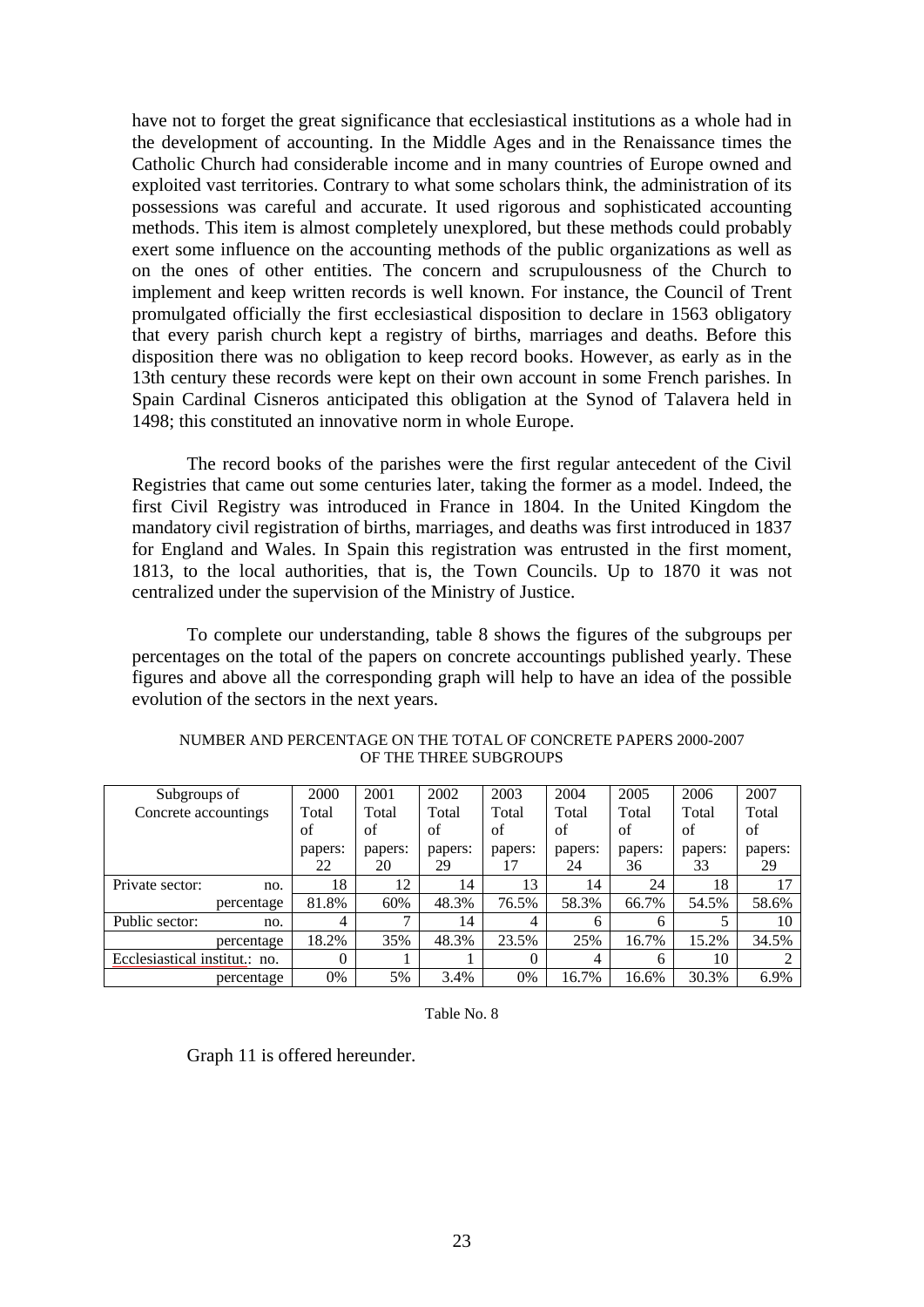

## **EVOLUTION 2000-2007 OF THE SUBGROUPS OF CONCRETE ACCOUNTINGS PER PERCENTAGES**

Graph No. 11

As we see, the maximums percentages of papers on private sector accountings have experienced a continuous decrease during the eight years. From this fact together with the low percentage of 2002 results a rather discouraging tendency line. Something similar is to say of the papers on public sector accountings. In spite of the good number of papers in 2002 and the recovery in 2007 the tendency line in percentage terms declines. The only tendency line that goes upwards is that of papers on ecclesiastical accountings despite the drop of 2007. Anyway the absolute figures of this genre of papers are certainly very low.

Coming now to the particular items dealt with in these sectors, it is to say that among the papers related to concrete accountings of the private sector the greatest attention has been addressed to cases concerning the financial reporting provided by corporations. The accounting kept by manufacturing enterprises has also produced a good number of papers, which have devoted special consideration to the cost and management accounting procedures as we have already anticipated. Business financial accountings also attracted great interest, and among them those of private banks have not played a bad role. Another type of business accounting that has found the attention of researchers has been the cases of accounting history related to railways companies. The accounting kept in the administration of estates of landowners and aristocracy has also originated some papers. I think that this subject is of great interest, although until now it has been almost unexplored. The accounting kept in mining industries has also been contemplated as well as the accounting methods of non-profit-making institutions. The remaining papers have dealt all together with a good number of diversified accounting cases.

 The subject that has got most attention in the sector of public accounting is cost accounting in enterprises owned by the public Administration. In this respect it is perhaps relevant to stress that while cost and management accounting considered in a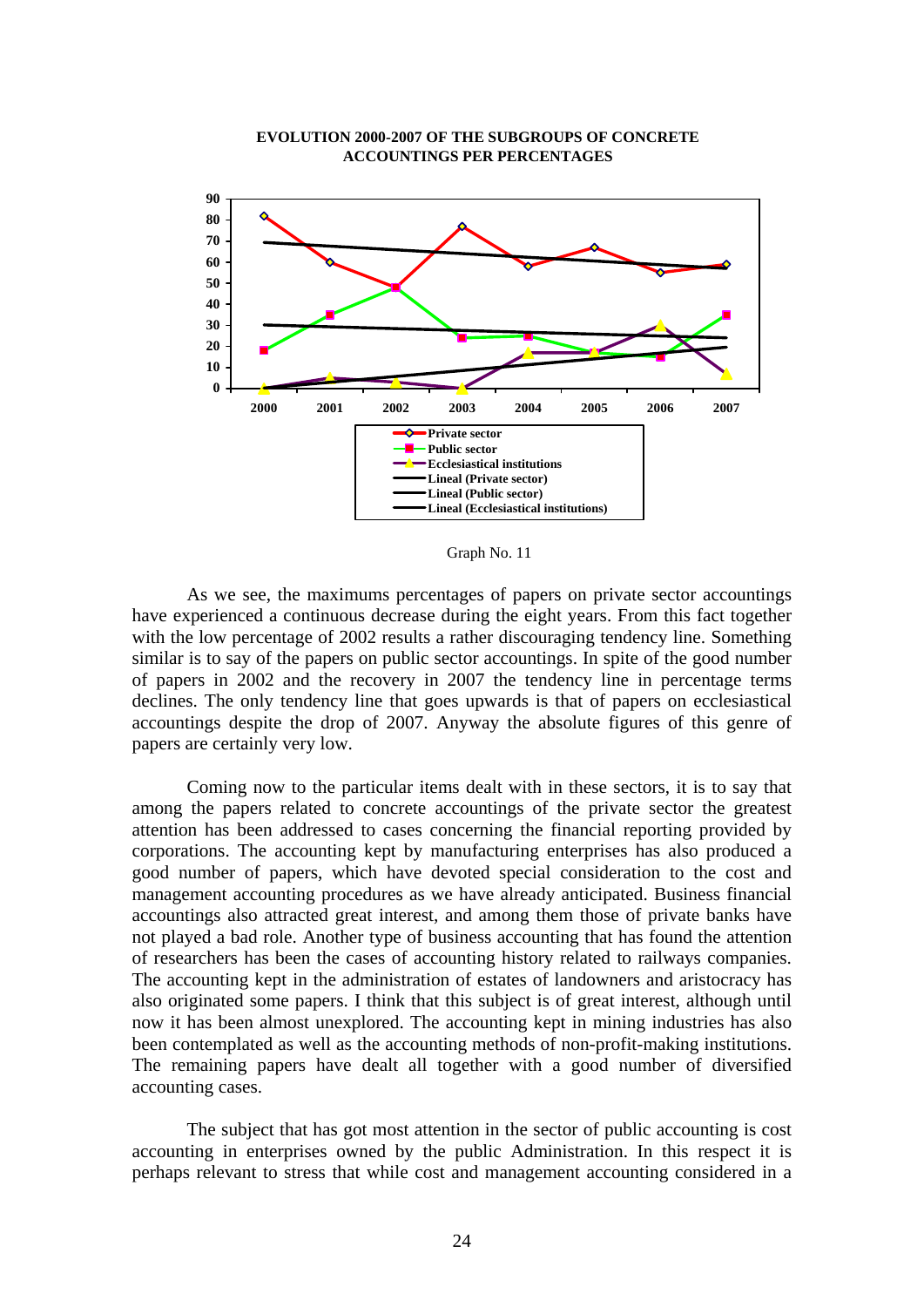general aspect had only given origin to a limited number of papers, studied in concrete cases regarding both public and private sectors has produced a notable amount of research. Not in vain this is one of the favourite items of the modern orientations of accounting history. Another subject that counts a good number of papers is the governmental accounting together with the accounting of public banks. Accounting concerning administration of colonies and regions settlements has constituted another favourite theme. Other subject that has just begun to appear at the floor is the one of armed forces accounting.

 As to the accounting of ecclesiastical institutions, the main number of papers has been devoted to monastic accounting. Works on religious brotherhoods and similar entities followed in research amount. Accountings of secular church institutions, such as cathedrals, dioceses, parishes, etc., have originated the lowest number of papers. As above remarked the accounting of ecclesiastical institutions is a subject that has been neglected up to now although it offers a plentiful range of fruitful and gratifying possibilities.

# **General features and orientations of accounting history research in the period 2000-2007**

 The considerable rise and improvement of accounting history research in recent times is due to a complex of diverse causes, which have operated interactively. First of all, in my opinion, there is one basic reason that has made possible all this development, and this is the expansion of accounting profession and the corresponding university education, and above all the great and general increase in prestige and credit gained in last decades by this profession, despite some unfortunate scandals recently occurred in the United States, that anyway have only had temporary effects. This expansion process of accounting has logically been accompanied and interacted by a maturing of the discipline. Experience shows that when a science arrives to some level of maturity and public acknowledgement, the scholars who practice it develop a desire to know its history, to find out its origins, its evolution, and the name, life and working of its great masters. This feeling has been also experienced in the accounting world. I believe that it constitutes one of the reasons of the present height of accounting history.

 Naturally, to bear fruit the mentioned desire has to find a propitious atmosphere and to go along with practical checking that practising accounting research could serve to promote in the academic career. It has been so in some countries, although in other it seems that some sectors of accounting scholars still feel that accounting history is rather an extravagance, something alien to accounting curriculum.

 The great competitiveness of modern academe where scholars have to publish often and regularly, as well as the emerging of new approaches with the resulting debates, have also contributed to liven up accounting history field.

 Last but not least, I think that there may be another reason for the sudden rise of accounting history research in recent times. Accounting is an instrumental discipline, which has a technical and aseptic character. Therefore, its study seems somewhat dissociated from intellectual and cultural movements. This may be quite satisfactory for scholars with a pragmatic point of view who think primarily in accounting as a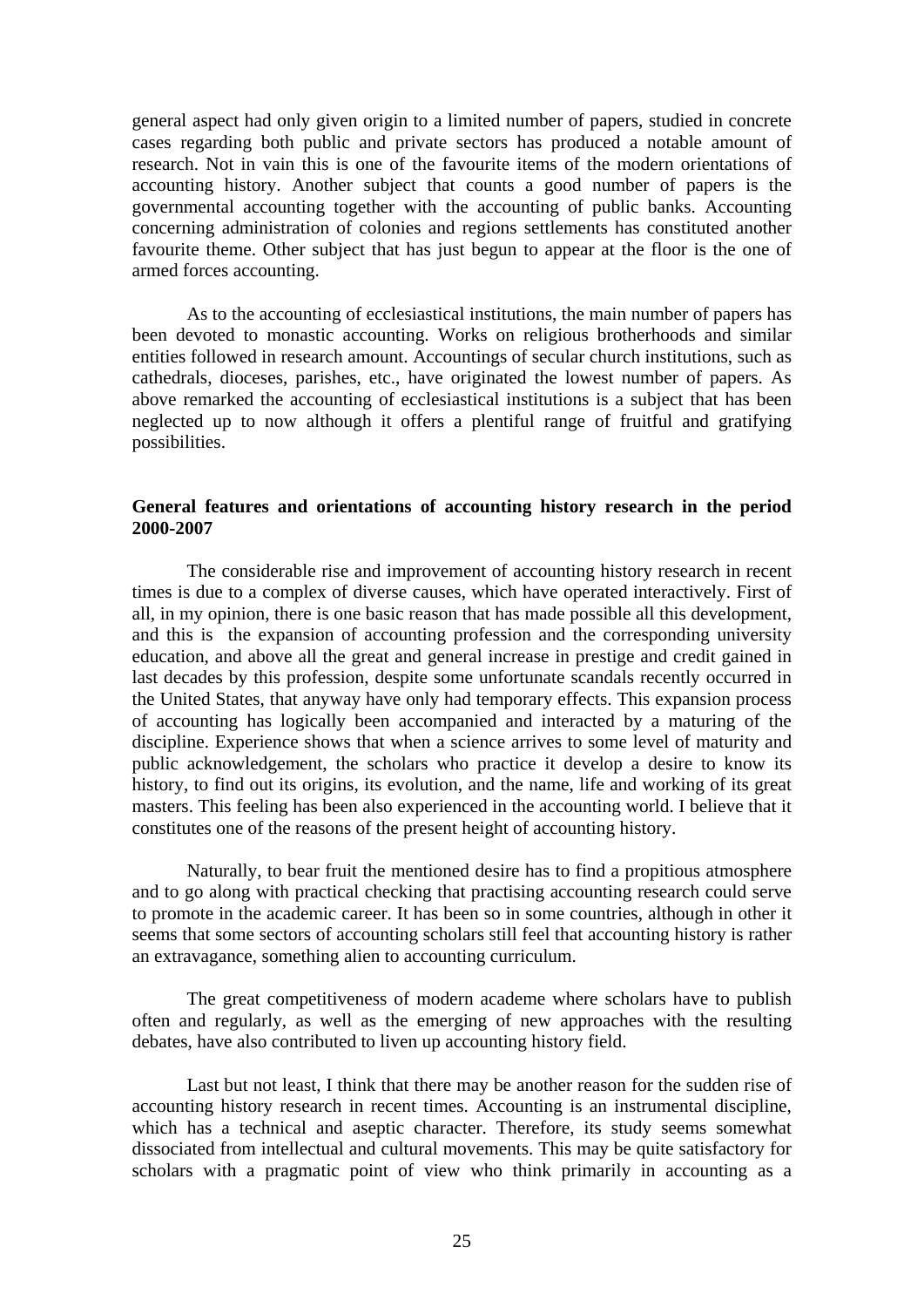professional activity in business life. However perhaps it is not so satisfactory for scholars with wider interests who seek for a more comprehensive *Weltanschauung* and have in some way a need to share and take part in the current trends of intellectual and humanistic thinking. For them accounting history offers a fascinating and unexpected possibility to connect their accounting researches with social and human sciences.

 Be that as it may, the fact is that research published in the period 2000-2007 shows the same features highlighted by Carnegie and Potters in their paper of 2000, and Salvador Carmona in his paper of 2004. These excellent papers provided with empirical evidence and quantified some impressions felt commonly by European researchers and to which I gave written expression in my prologue to Forrester's book *An Invitation to Accounting History* (1998) already mentioned. While Carnegie and Potter examined the three specialist journals published in the period 1996-1999, Carmona expanded the examination to ten generalist journals and to the whole decade 1900-1999.

Let us remember the main of these features:

- 1. Anglo-Saxon scholars dominated research published in international journals, as Carmona calls them, that is, in journals published in English, during the period with 90.84% of the total.
- 2. Research published in these journals overwhelmingly focuses on Anglo-Saxon settings, that is to say, settings located in the United Kingdom, the United States, Australia, Canada and New Zealand. After having removed papers with an unclear setting, Carmona concluded that accounting history research published in international journals focused on Anglo-Saxon settings in a great proportion.
- 3. After having removed as well historiographical papers from his database, Carmona found that 71.76% of papers addressed events that happened between 1850 and 1999.

To the three above features I should add a fourth one, which is indeed implicit in the former, i.e., the choosing of the subjects areas to study. They coincide logically with the settings and periods concerning the majority community of accounting scholars, that is, the Anglo-Saxon one.

According to the collected data Carmona concludes his paper asserting that "there is a wealth of accounting history research affiliated with non Anglo-Saxon institutions. Although such research focuses on periods and settings that differ from those typically addressed by Anglo-Saxon scholars, international journals have widely neglected its publication" (2004, p. 20).

The results of present inquiry support the conclusions of Salvador Carmona with regard to the overwhelming dominance of the Anglo-Saxon world in accounting history.

However instead of concluding that international journals neglect research carried out by non Anglo-Saxon scholars, I would rather speak of a lack of connection between the two main communities into which I think that as a matter of fact the accounting history scholars are grouped: the community of Anglo-Saxon scholars and the one of scholars of the rest of the world. A lack of connection certainly biased in one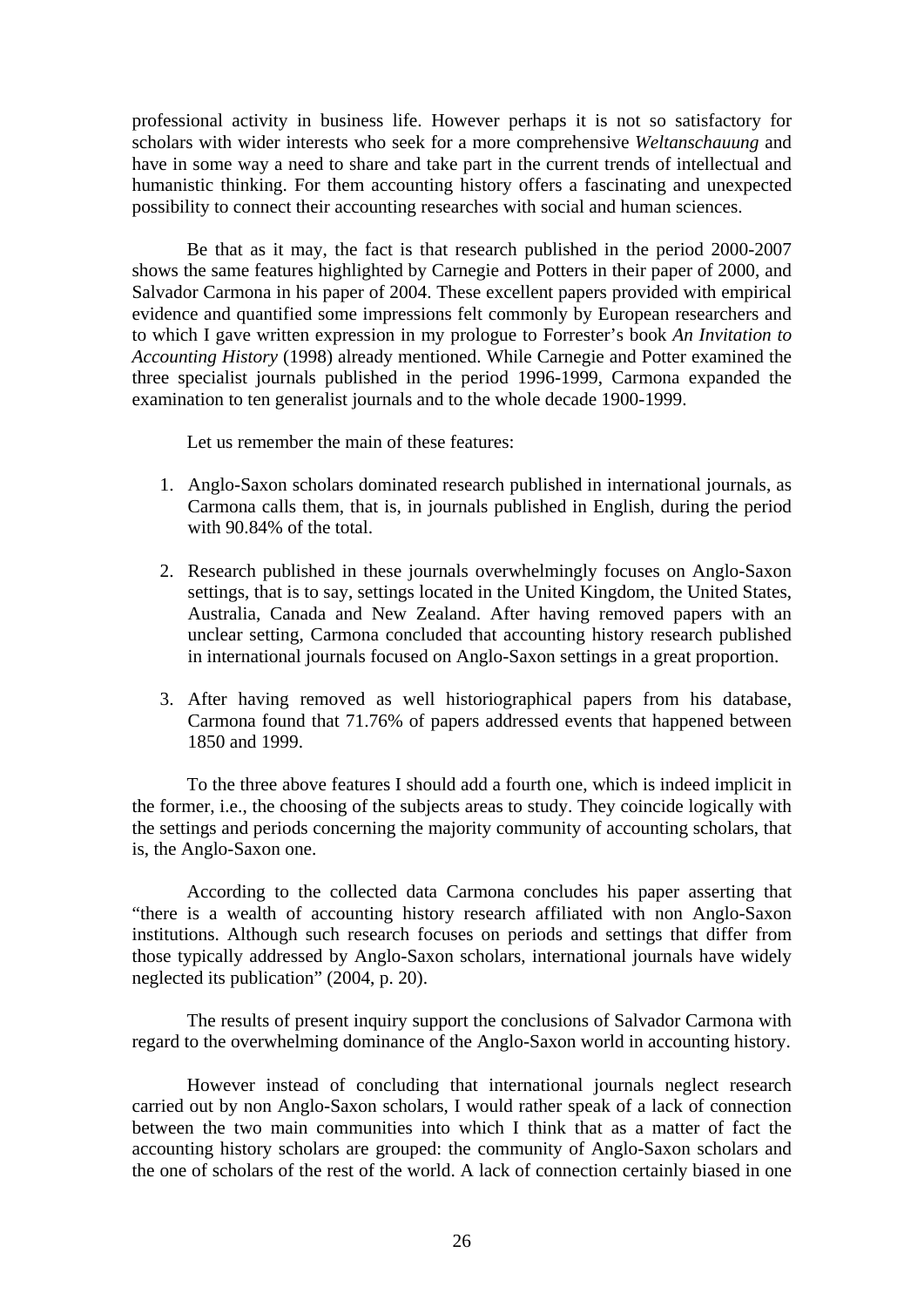direction, but whose responsibility falls on both parts with the aggravating factor on our part that we, as accounting historians, need more the research produced by Anglo-Saxon scholars, since it is much more copious and influential, than ours.

To approach rightly the problem we should be aware from the beginning that Anglo-Saxon accounting history community is self-sufficient. Nobody expects in this community that scholars keep abreast of what occurs beyond their linguistic frontiers. Even less it is expected that they publish in foreign language journals. When they do that it is rather for gentleness or friendship towards the editors, a goodwill gesture. But it really does not count very much in their academic career. As I commented in my prologue to Forrester's book (1998, p. 10), the Anglo-Saxon accounting historians, taking advantage of the widespread use of English language throughout the world and above all of their actual leadership in research, tend to turn in upon themselves and only concern themselves with problems that affect their linguistic territory. Generally speaking, the members of this community do not seem to be very interested in learning languages. Sheltered in their own environment, which is undoubtedly one of the most extensive highquality scientific productions as already said, they usually neither know nor mention works written in languages other than English and indeed behave as if the studies not written in their language either fail to exist or are not science. This surprises no one in their cultural environment and they are not called to account for their partial and limited conception of science. They start their scientific career, they publish their work, they obtain a chair and win awards and gain a reputation, while possibly never having read a single work that is not published in English, but nobody reproaches them for it or criticises this behaviour as a limitation. And what is even more surprising is that scientists from other linguistic areas accept this situation and, doubtlessly out of good taste, do not reproach or criticise them for this deficiency either. However, such behaviour would not be possible for instance in continental Europe, where it is a commonplace that a true scholar has to be able to read at least one or two foreign languages. Certainly it must be so, because in another case he could not be up to date with respect to its matter, because Anglo-Saxon researchers do lead in almost all branches of science.

 Despite the self-sufficiency of Anglo-Saxon community, there are no doubt clear signs of the goodwill and desire of all specialist journals written in English and also of some generalist journals to open wider its pages to foreign scholars. Consequently the number of articles published by authors whose first language is not English has increased, however not significantly. The proportion of settings, periods and subjects keeps hence more or less the same.

Therefore I am afraid that the indifference and ignorance showed by Anglo-Saxon scholars with regard to research not conducted in English remains the same now as before. None of the papers on the state of the art consulted to begin present inquiry mentions the Italian and Spanish specialist journals. In the same way Anglo-Saxon researchers keep showing little interest to publish in journals not belonging to their language area.

Whatever it may be, I fear that our responsibility, that is, the responsibility of the non Anglo-Saxon accounting historians' community, for this state of affairs is great, because we have not done much to remedy the situation. This situation implies that, in the words of Salvador Carmona, "a wealth of accounting history research" remains unknown to the Anglo-Saxon scholars. It is really so. Of course, compared with the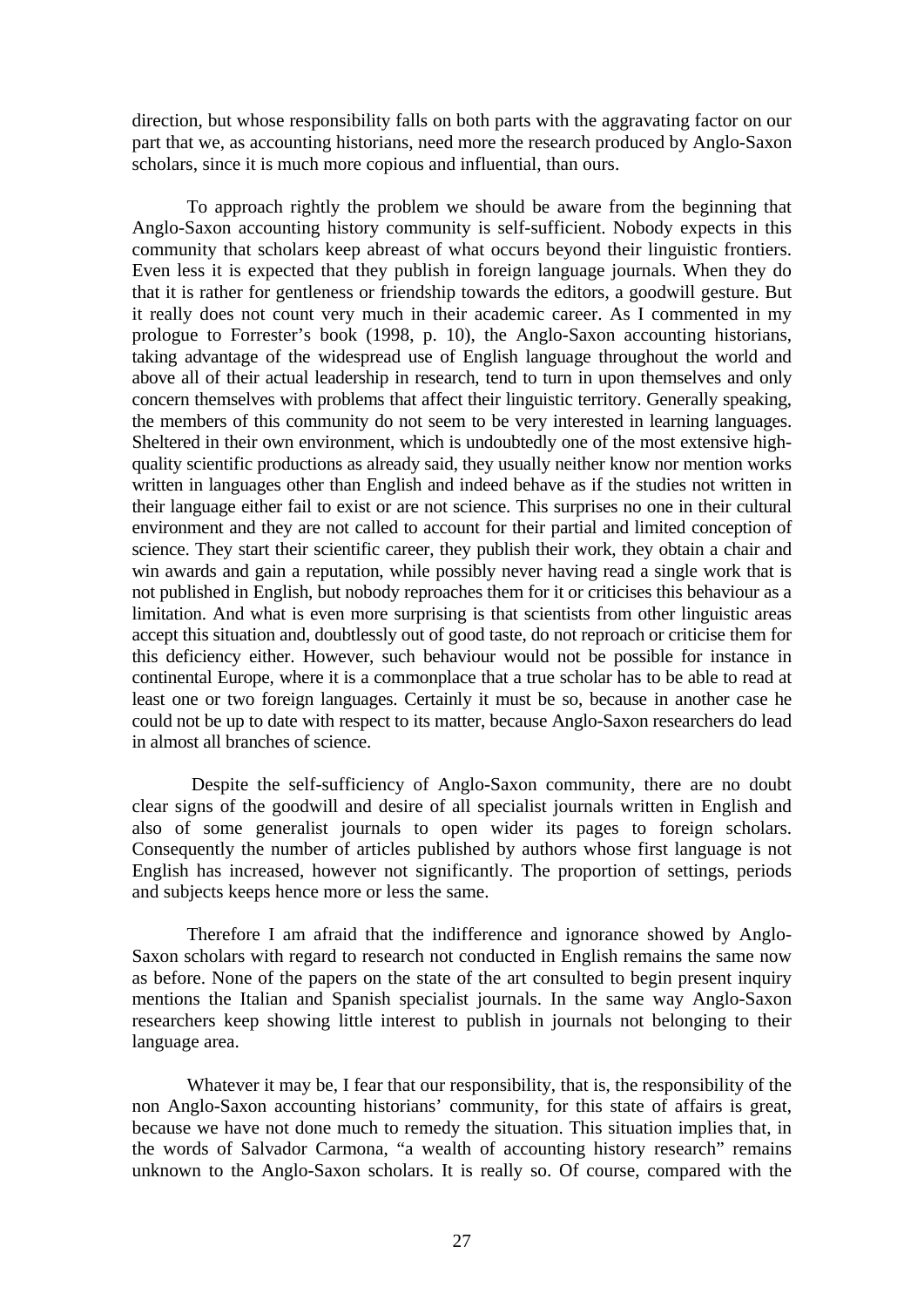research produced in the Anglo-Saxon countries the one carried out in the rest of the world has surely to be relatively small. However if we take for instance the case of Spain, according to my paper published in 2006 "Recent accounting history research in Spain (2001-2005)" from the 294 pieces of research considered only 62 were articles published in journals; the other were papers presented at workshops and congresses, papers published in the proceedings of latter, doctoral dissertations (17), and book chapters. From mentioned 62 papers 27 were published in international journals and 35 in Spanish journals. Among these 35, 19, that is, 54%, referred to periods previous to  $19<sup>th</sup>$  century, namely 2 to  $14<sup>th</sup>$  century, 1 to  $15<sup>th</sup>$  one, and 6 to  $16<sup>th</sup>$ , 2 to  $17<sup>th</sup>$  century and 8 to  $18<sup>th</sup>$  century. Correspondingly, the subject areas studied also diverged from the usual in Anglo-Saxon research. A similar situation could well arise in other countries.

 In this context, we outsiders have advantage over the researchers belonging to Anglo-Saxon community because we can look at the comprehensive panorama of accounting history research. However, accounting history community as a whole loses, because a very important part of this community has an incomplete view of research and the part that they see shows serious limitations as far as regards to periods -almost only  $19<sup>th</sup>$  and 20th centuries-, settings and subjects concerns, as we have seen.

Surely, the Anglo-Saxon scholars could do something more on their part to remedy the situation. It is their shortcoming. But it is difficult for them. They should begin by learning languages, not a great tradition in their countries. Moreover they are not pressed by the environment to watch what happens beyond their linguistic borders. It may be unfair, but it is a reality. In view of that I think that we could also do something. For instance, I have mentioned a few databases that I have used to carry out this enquiry. There are many more. Almost all of them have been constructed within the Anglo-Saxon accounting community. The searching for papers becomes very easy thanks to these databases. Nearly all papers are accompanied by their respective abstracts. Logically, they include almost only journals in English language. Could not we, community of non Anglo-Saxon researchers, construct something like them? It is sometimes difficult, if not impossible, to trace papers not included in above databases. Of course we should use English language in our databases, since we need a *lingua franca* to understand one another. Why not English? It has generally converted into it in any case.

Another action that we could do in order to bridge the two communities would be to provide the articles published in our journals with an abstract in English. Some journals already do it. Also would be possible trying to get our journals included in some Anglo-Saxon databases. The Spanish *De Computis* for instance is included in the database OAIster held by the University of Michigan with the corresponding abstracts in English of its papers.

Other unceasing trend that persists from the nineties is the high number of papers on the state of the art and epistemological matters. We have seen it. To a great extent this fact is due to the debates produced between the supporter of "traditional accounting history" and those in favour of the "new accounting history".

The new accounting history is a mixed product. In my plenary address at the  $1<sup>st</sup>$ Workshop of Spanish Accounting Historians in 1992 I tried to explain the debates that since fifty or sixty years ago were developing in the framework of general history and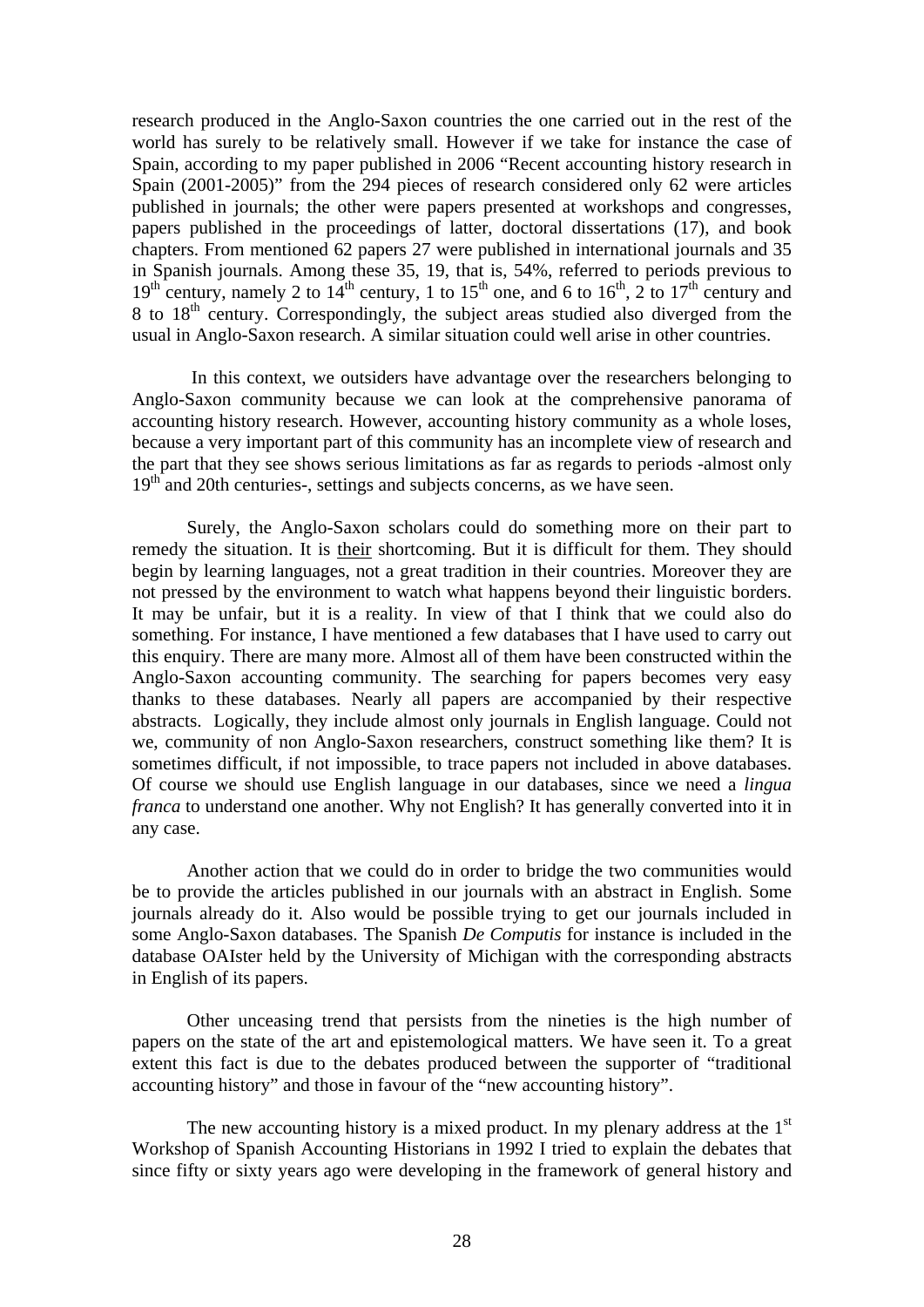how a late derivation of them had reached accounting history. A couple of decades before such a derivation had also arrived to economic history also claiming to be a new approach. The new ideas were properly rooted in postmodernism and in the case of accounting history they came propitiated by the critical movement arisen in the 1980s in the United States in protestation against the dominant conservative accounting research mainstream, as Fleischman in his thorough and notable exposition of the "Roaring Nineties" remembers (2005, p. 64). However neither the ideas nor the name are so new. They are properly the continuation of a long movement.

Effectively, let us explain these events a little more in detail because they are the precedents of present movements on the field of accounting history. As time goes by, logically new ideas and new points of view emerge with regard to the ways in which the subject matters of a science can be approached. The new ideas enrich the science and broaden its field. The same has happened in the framework of economic and social history. In 1929, Lucien Fevbre together with his younger colleague Marc Bloch founded the journal *Annales d'histoire économique et sociale*, which gave name to the "Annales School". This foundation was in some way a product of the disappointment provoked by the First World War among the French young intellectuals. They had professed a blind faith in history and science in general during the happy last years of  $19<sup>th</sup>$  century and first ones of  $20<sup>th</sup>$ . This war and its circumstances ruined this faith and introduced confusion and depression into their minds. As a consequence they come to reject a history that served to proclaim the excellence of nations encouraging the rivalry among them. The Annales School championed a more dynamic and human history, embracing a "global" history that rejected all forms of pedantry and determinism. It also rejected the predominant emphasis on politics, diplomacy and war of many 19th century historians. Instead, they pioneered an approach to a study of long-term historical structures *(la longue durée)* over events. Geography, material culture, and what later *Annalistes* called *mentalités,* or the psychology of the epoch, were also characteristic areas of study. Fernand Braudel, a Fevbre's disciple, became later one of the best known exponents of this School. Braudel's work came to define a "second" era of Annales historiography, which stressed the social and sociological components. It was very influential throughout the 1960s and 1970s. Because of its novelty the School members also called the new approach "new history".

The same name received the economic history approach that emerged at the turn of the 1960s, sometimes referred to as *cliometrics* or *econometric history* in the United States. The new approach involved the systematic application of economic theory and quantitative methods to economic history. In the "new economic history" there were besides the use of econometric methods also new theoretical insights, there were also new empirical discoveries with implications not fully elaborated, and there were finally revised interpretations of earlier results. It was typical product of postmodernist thought. Prominent among the new economic historians were Robert Fogel and Douglas North.

 As a derivative of the debate on the "new economic history", around the middle of the 1980s emerged on our research field the "new accounting history". It was also an outcome from postmodernism. The ideas of the adherents to this approach lean to some extent on the Michel Foucalt's conceptions of knowledge as a tool of power. Other sectors of researchers let themselves influence in some aspects by the ideas of Jürgen Habermas, Herbert Marcuse, and Georg Lukáks.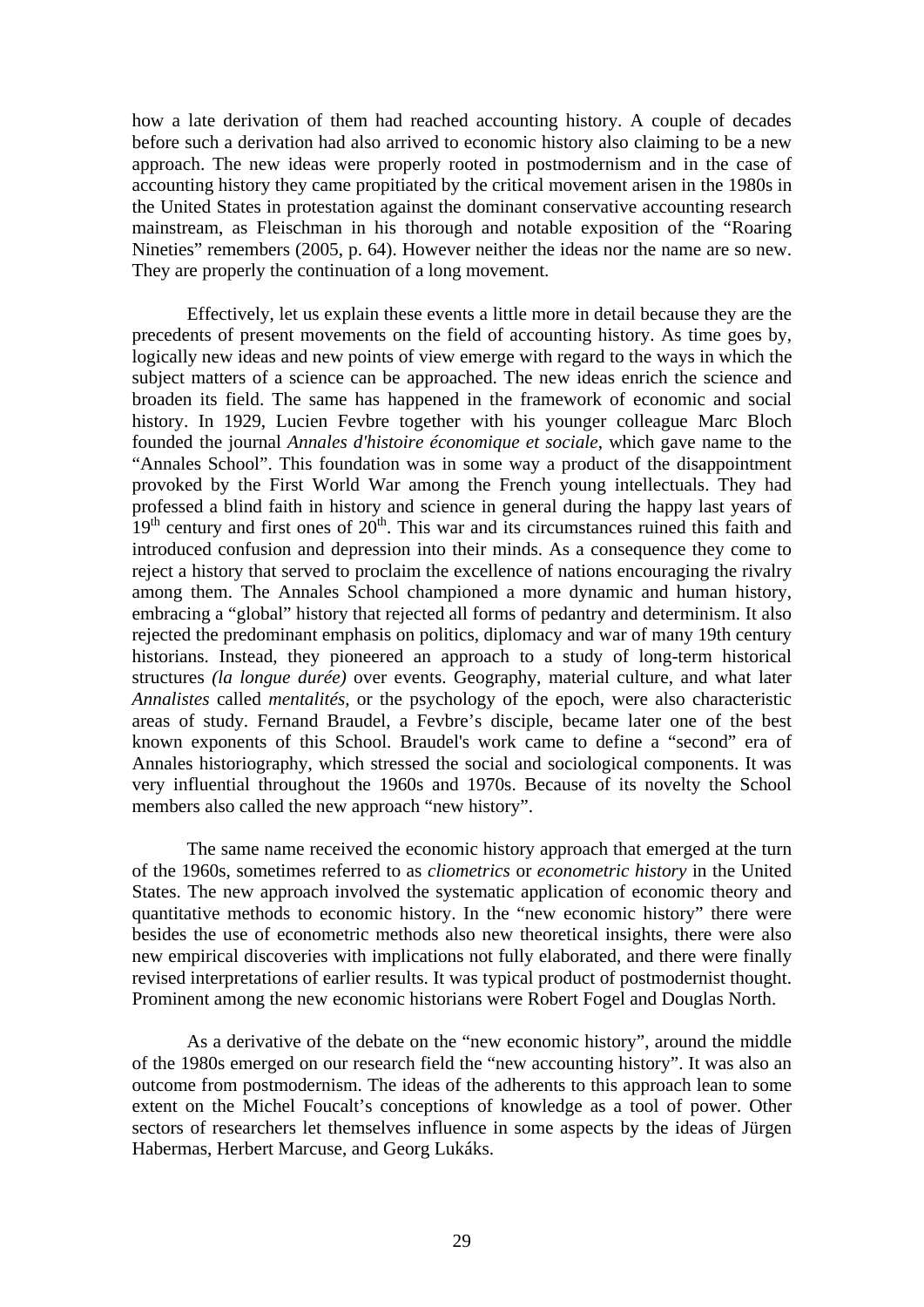The irruption of the new approach into the accounting historians' circles generated strong debates. As it usually happens in these cases, in order to assert themselves and to get a place, the new accounting historians came in with rather extreme positions. They called conventional the traditional accounting historians and branded them as antiquarian, practicing a collector's love for erudition and for collecting dates and facts without significance. They labeled them, as well, as developing a mere narrative, describing history, instead of the critical, interpretive history that they themselves pretended to do. Their attitude was iconoclastic: old ideas were completely useless. One had to throw them in the garbage and start again from the beginning

Nowadays the new accounting historians' positions have calmed down and they tend to merge to some extend into the traditional ones at the time that traditional accounting historians adopt some interesting views contributed by the new ones. In this sense I welcome the emergence of new accounting history. It represents a progress factor. The new ideas widen out the interest field of our discipline with the incorporation of very interesting elements of sociological nature. Their lack of faith in a continuous evolution, in a logical gradual process, towards progress under the pressure of external requirements also seems to me completely right. In other case, we would always be in the best of possible worlds. Any changes and discontinuities in the conditions of the subject matter under study have to be, therefore, carefully analyzed because they are not a consequence of the natural evolution, but the outcome of causes that have to be investigated and found out.

In fact, the new accounting history has come as a breath of fresh air that has incited us to rethink about several old considerations and not actual accretions added to the historiographical thought in the course of time. It has livened up the accounting history scene originating a great number of papers debating the respective positions of new and traditional accounting historians. This way the papers on the state of the art, epistemological questions and historiographical items in general have reached the figure of 107, that is, 16%, in the eight years under study. This would be a rather unusual figure in a discipline not subjected to a debate on its actual nature and epistemology.

Another remarkable feature in the papers published in the period is the good number of them leaning on theoretical support to interpret the presented events. As we have seen "new economic history" promoted the use of pre-developed theories. This practice has also been advocated and used by new accounting historians. They are inclined to use above all theories with a strong sociological charge, such as the theory of institutional change, search for self-legitimation, Foucaultian concept power-knowledge, agency theory, and so on. In passing I shall comment that in an accountants' milieu agency theory is considered the branch of financial economics that looks at conflicts of interest between people with different interests in the same assets. This most importantly means the conflicts between shareholders and managers of companies, and shareholders and bond holders. Indeed, agency theory has been mainly developed in this direction by business researchers. However, I am afraid that this definition neglects the nature of the relationship between principal and agent, and its rich sociological contents (Shapiro, 2005).

The use of pre-formulated theories to explain the events is greatly enriching and widening the horizons of accounting history. I think indeed that full ended historical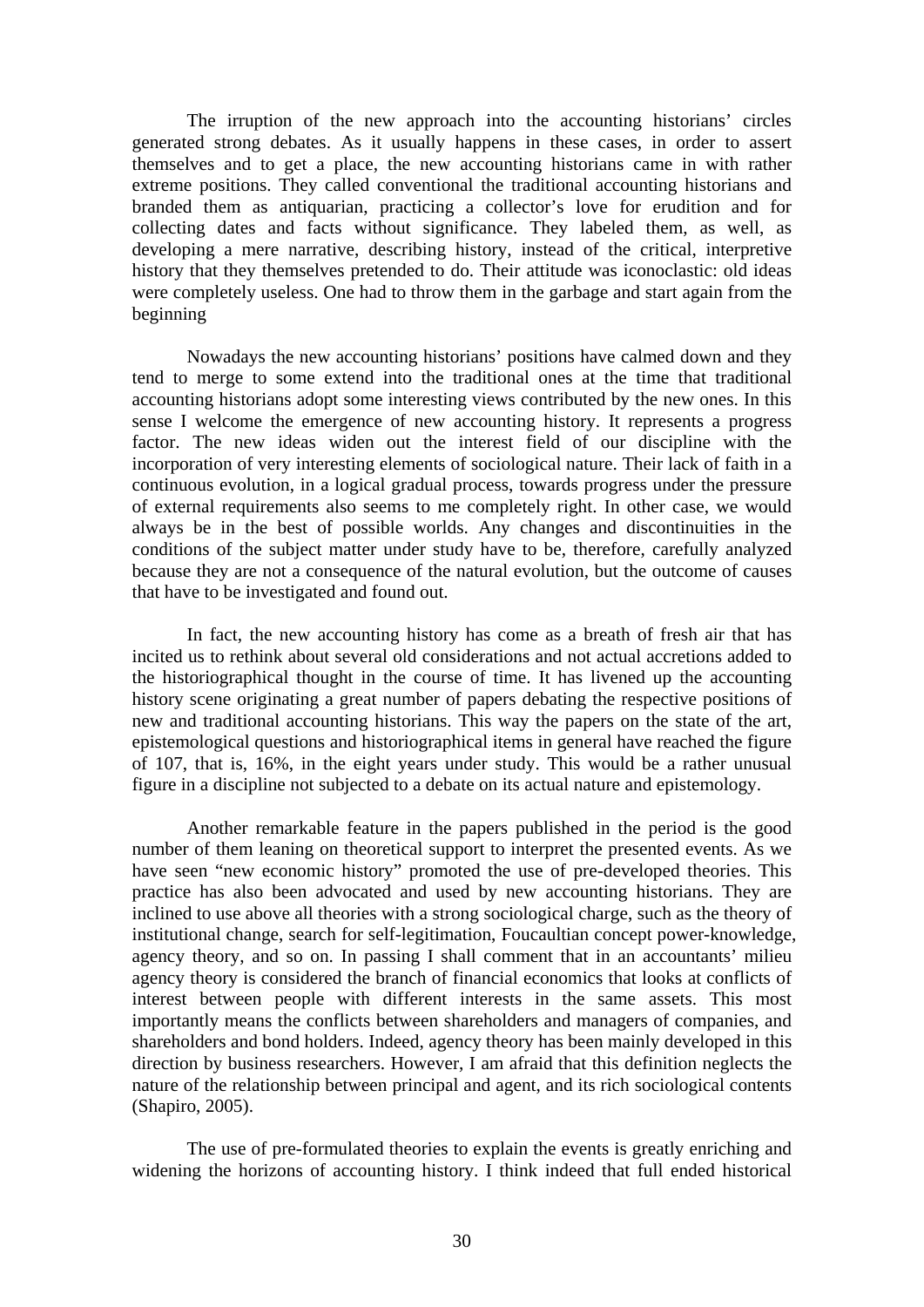researches have to bear not only a description of events but also an interpretive part of these events. This part may lean on explanations and theories arisen by the study *per se* of the events presented and their context or on pre-formulated theories. That is completely right. However, as I indicated in a paper published in 2001, some accounting historians approach their researches with the deliberate and announced intention to interpret the results in light of a certain theory. That seems to be an unnecessary self limitation, which at the very best would give a partial, incomplete explanation. On the other side, I am afraid that by doing this we should, in some way, take off significance to history, converting it into a simple tool to verify theories.

As in the case of almost all trends, the period 2000-2007 shows a continuity and even an increase of the tendency observed by Fleischman (2005, p. 66) in the previous decade regarding claims and vindication of injustices done in the past to minorities or weaker collectives. So we can find articles on gender, class and race difficulties to enter the accounting profession, denunciations of the treatment given to natives in colonial countries, etc.

With regard to papers dealing with concrete cases of accountings, be they kept by a single owner or by a certain genre of similar owners, the number of papers during the studied period shows a growing tendency with several ups and downs, as we have seen. This tendency has a very similar strength as the growing tendency of the total of papers, as we could verify thanks to graph 7. In fact, in this respect, the group of papers on state of the art and epistemological items had been gaining a little ground from 2000 up to 2005. In 2006 this group stabilized and in 2007 suffered a sharp fall while the group of papers on concrete accountings underwent a significant rise in the period 2005- 2007 not only in studies on the private sector but also on accountings of public sector and ecclesiastical institutions. During this three years period this group produced 98 papers: 59 on private sector (60.2%), 21 on public sector (21.4%), and 18 on accountings of ecclesiastical institutions (18.4%).

Perhaps the drop in 2007 of the state of the art and epistemological papers marks the beginning of a decrease in the number of this genre of studies. I have already mentioned that its number would probably be above-average in a well consolidated science. Surely this kind of papers serves to orient and encourage the respective discipline, to broaden its methodology, its research fields, its area of interest, the dealt subjects… We have seen all of this the last twenty years. But it is doubtful that their overabundance could have positive effects. As Stephen Walker comments: "Searches for rapprochement in accounting history debate run the risk of stultifying historical controversy" (2008, p. 296). Like Walker I think that it is time to apply sustained and to put in practice to a greater extent the new approaches, innovations and methodologies that we have learned through all historiographical and epistemological debates. Because at the good end historical knowledge is constructed by presentation, description and interpreting of new events. They are the bricks of history. On the buildings built with these bricks base the great general synthesis on a country, an age or a knowledge area, which gave fame and reputation to historians who make them. But without the humble single bricks no synthesis would be possible.

Amongst the first bricks to produce in this sense should be studies on accounting systems and procedures in indigenous countries. There is a lot to know with regard to this subject in Latin America, Africa, India and Arab countries… These two latter are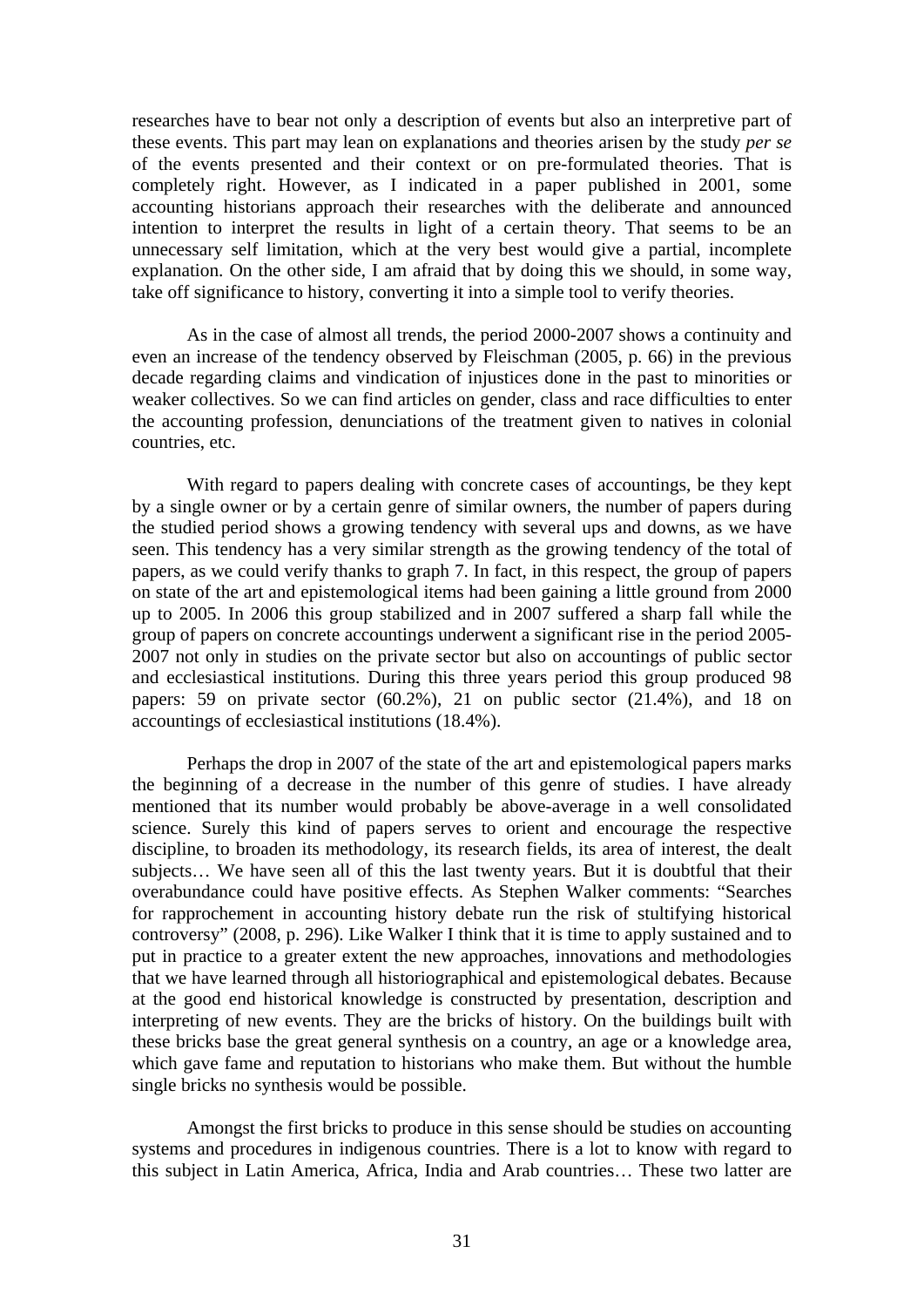perhaps the most interesting in this respect. Their natives invented the numbers that we actually use since more than a thousand of years ago. The question that arises immediately is whether these people were not keen enough to also develop correspondingly sophisticated record systems to keep their accounts. The difficulty is that these studies have to be carried out by native researchers and therefore they escape from our direct possibilities. However we have to encourage this genre of researches. With the logical differences we could say the same with regard to ancient civilizations.

To my mind research into concrete accountings should also be intensified, above all what concerns public sector and ecclesiastical institutions, as it has been already commented. In last times there is an inclination to associate in some way accounting history to business history. That is right. I would say even more. I think that accounting history is a specific and very fruitful way to approach business history, namely through the examination of books of accounts and operations from an accounting perspective. By doing this task the accounting historian of course has not to limit himself to study the accounting techniques and procedures. Beyond this study the accounting history scholar has other important tasks: the research into the operations recorded in the account books as well as the study of the organizational and administrative aspects of the entity owner of the books as reflected in their records, all of that inserted in the corresponding economic, social and political context. Someone may think that this exceed the research field of accounting history. However, in my opinion, the accounting historian would make a tremendous mistake if he would want to remain within the narrow limits of a conception *stricto sensu* of accounting history, ignoring deliberately the capacity of the discipline as a specific approach to economic history subjects through the research into accounting books and documentation.

In fact, the great majority of economic historians are not very familiarized with accounting techniques. Surely, some of them have used books of accounts as simple data sources in their investigations. However, that is all in most cases. They do not dare to go in any depth into the immense wealth of relationships that the accounting documentation offers with matchless precision and exactitude. Their lack of precise knowledge of accounting techniques and processes prevents them from profiting for their research from all the information contained in the books of accounts and other accounting documentation.

For this reason, many important topics regarding economic history with involvements in other fields of human life, such as political, military, social, religious or cultural ones have been studied and explained in an incomplete and unsatisfactory way. In spite of it, many account books that perhaps could cast light on these topics remain forgotten on the bookshelves of the archives. All over the world are old account books unexplored and covered in dusts awaiting the arrival of an accounting historian.

In fact, nobody can study and interpret the contents of historical books of accounts with more knowledge and depth than accounting historians do, since they are experts in their matter. In consequence, accounting historians should not be satisfied limiting themselves to the study of formal and technical aspects of account books, such as recording techniques and procedures. Almost no historian does it nowadays. Certainly, these aspects have to be studied, but accounting historians have to go far beyond it: they have to describe, analyze and interpret the operations recorded in the accounting documentation, placing their studies into the pertinent context.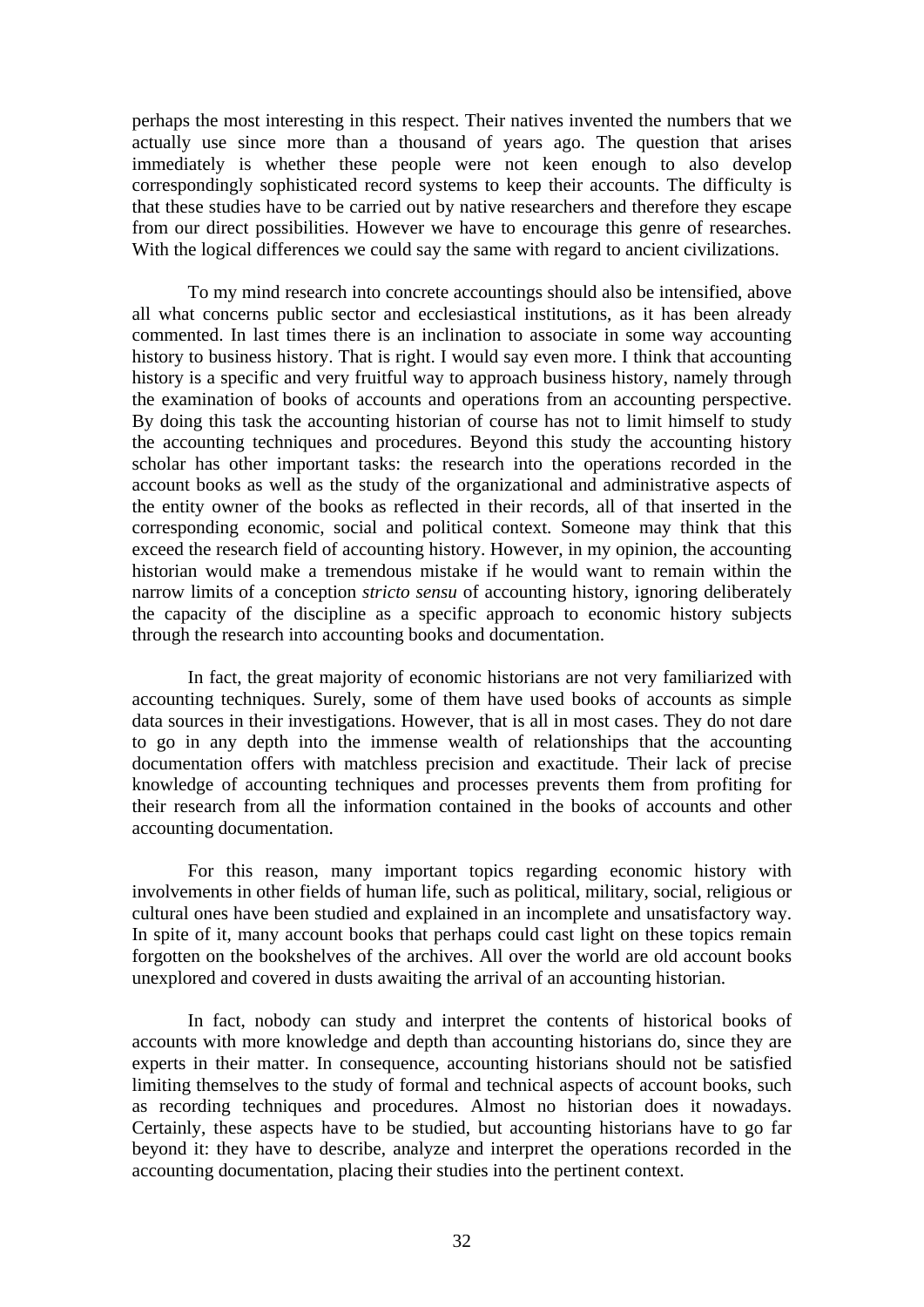Surely, the preparation to do this task requires some effort. The accounting historian has to learn palaeography and to go into a technical historiographical training with regard to critical examination of sources, selection of particulars from the authentic materials, synthesis of particulars into a narrative, and so on. However, the effort will be worthwhile.

All of this seems obvious to me. However, what I want to stress here is that this research conception has not to confine itself to business activities. Accounting is also needed and used to record economic operations in other very wide and important fields: operations of the Exchequer and Public sector in general; operations of religious institutions; operations of seigniorial dominions; operations of non-profit-making entities. All of them invite accounting historians to cast a new light on these activities from the accounting perspective and from the analysis of the respective account books. It would complete the view on them providing probably more complete and satisfactory explanations. Unfortunately, these fields are just among the less explored. For this reason research into them has to be encouraged. They offer a fertile ground for new studies.

# **Conclusions**

Of everything exposed in previous pages, I think that we should retain mainly the following points as a conclusion:

As already remarked, because of the mentioned enquiry limitations, its results can only be taken as a simple orientation on the volume, favourite subjects and directions that research into accounting history has followed in the first years of present century. On the other hand the directions that it will likely go next years are only that, predictions mixed perhaps with some wish thinking.

The research amount during the period 2000-2007 has followed, and even accentuated, the tendency inherited from last decade. Indeed, according to Carmona (2004, p. 10) the total of papers that he considered in the decade 1990-1999 amounted to 410. In the eight years I considered the total number of papers amounts to 683. Certainly I have examined more journals. Removing 95 papers not published in the "big five" and "nine friends" we get a remainder of 588 papers. Extrapolating this number up to ten years, we obtain an amount of 735 papers, that is, 325 more than in the period 1990-1999. In percentage terms the increase amounts to 79%.

The main part of the 683 papers was published in the specialist journals, 396, i.e., 58%. In this genre of journals are included one Italian and one Spanish journal. They have published altogether 95 papers, that is, 24% of the total. The span is opening. In the nine generalist journals that have published more than ten papers each during the eight years under examination have appeared 192 papers, that is, 28% of the total. Among these nine journals there are two Spanish journals. They have published altogether 32 papers, that is, 17%. The remaining 95 papers, 14% of the total, were published in 48 journals. Because of the limitations of the enquiry only five of the rest of considered journals are not edited in English language.

The evolution per years shows an irregular curve with some peaks and lows. Anyway, the increase from the beginning to the end year amounts to 46%.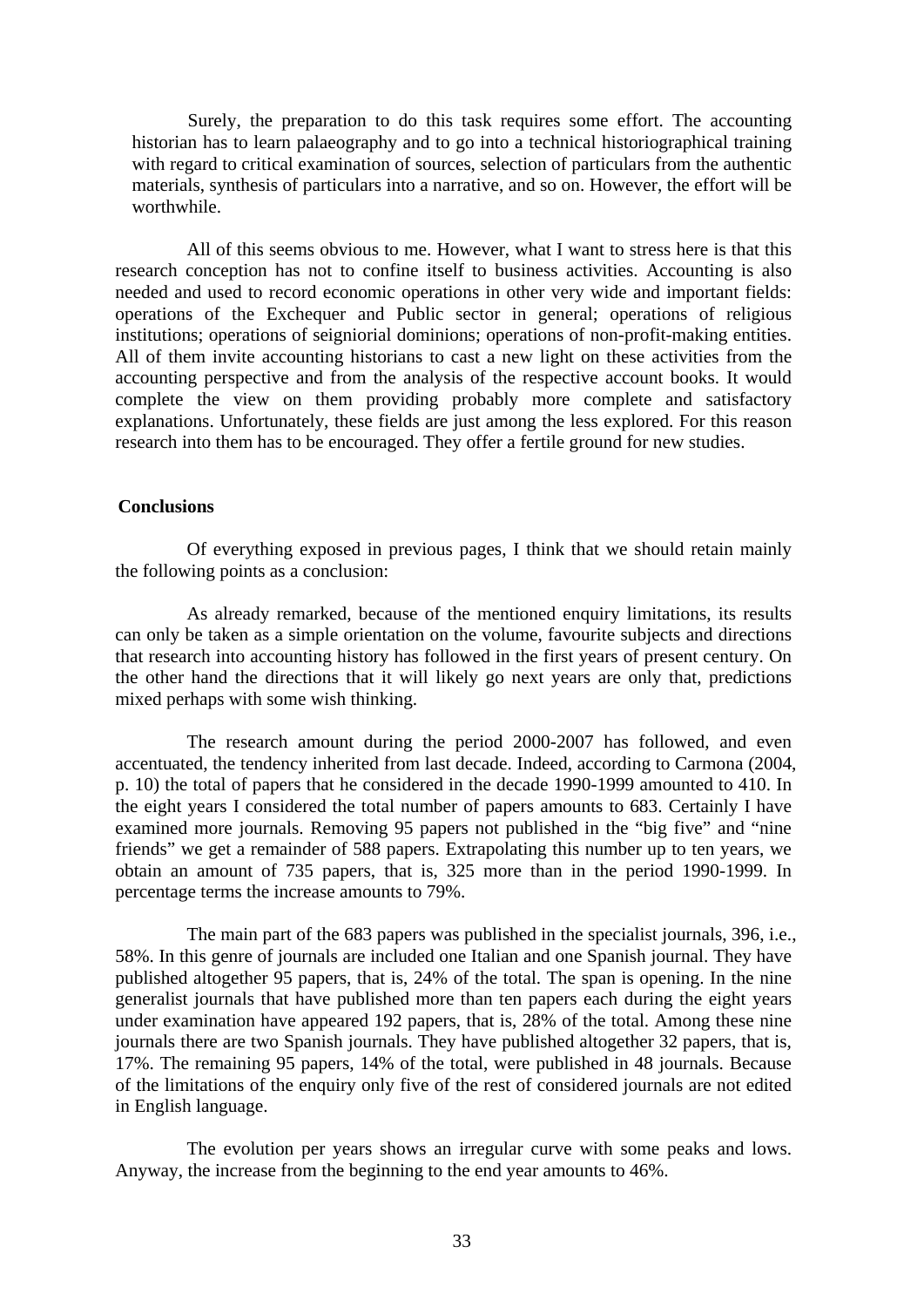The subject matters dealt with in the 683 papers found are the foreseeable. First of all, stands the group of studies on concrete accountings, which amounts to 210 papers, i.e., 31% of the total. It shows a clear predominance of accountings corresponding to the private sector over the two other sectors that I have considered in this group, that is, the public sector and the sector of ecclesiastical institutions.

In the second place stands the group of state of the art and epistemological items. This group includes historiographical papers as well as debates between the supporters of "traditional accounting history" and "new accounting history" and amounts to 107 pieces, that is, 16%. These two subjects groups are the leading ones in the whole period under study with 47% of the total of papers.

Immediately afterwards come the studies on accounting education, formation of the accounting profession and accountants associations, with 76 papers, 11%. This group constitutes one of the favourite subjects of new accounting historians, which are much concerned for the movements undergone in the formation of the accounting profession and in the development of accountants associations as a way to defend the interests of professionals.

With 62 papers, representing 9% of the total stands in the fourth place the group of papers studying accounting texts and authors. These first four groups gathered altogether 455 papers, that is, 67% of the total of papers.

Among the remaining groups can be mentioned the papers on auditing and control, on cost accounting and other specialities, etc. Studies on the origin and significance of double-entry accounting or other old accounting systems have been very scarce. The same can be said of papers on ancient cultures or primitive societies.

As happened in the decade 1990-1999 the accounting history research published in the period 2000-2007 focused preponderantly on Anglo-Saxon settings. Accordingly to this fact most of the papers addressed events that happened in  $19<sup>th</sup>$  and  $20<sup>th</sup>$  centuries.

Another remarkable feature on the eight years under study is the relative reinforcement of the vindication tendency already present in the nineties. This way, one can find articles claiming and protesting against injustices done with regard to gender, class and race difficulties to enter the accounting profession, denunciations of the treatment given to natives in colonial countries, etc.

Finally, it is to emphasize the manifoldness of themes that the increase of interest in accounting history has brought to the floor.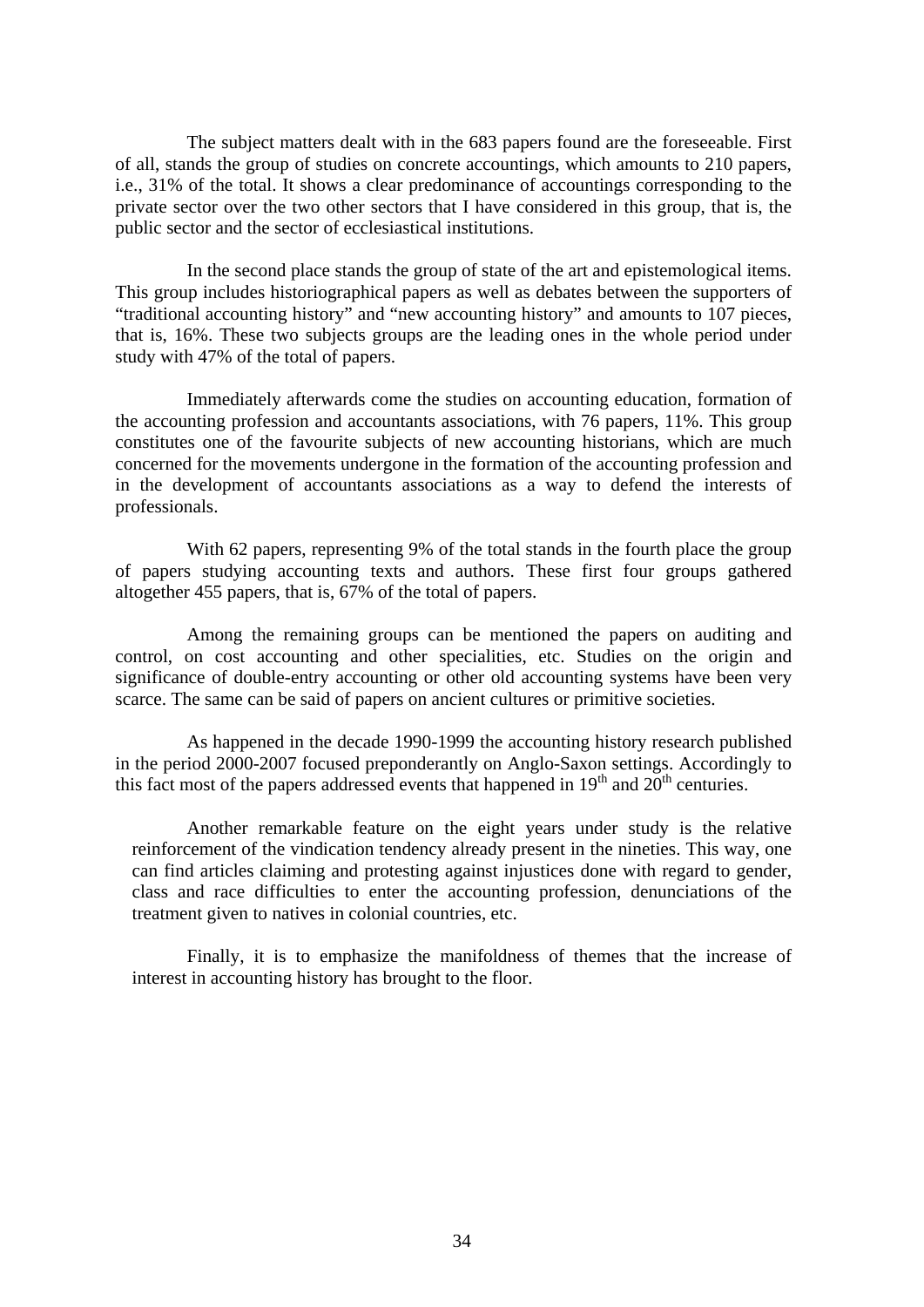#### RE**FERENCES**

- **Carmona, Salvador (2003)**: "Influential authors, works and journals in accounting history research". Paper presented at the ABFH Conference, Cardiff.
- **Carmona, Salvador (2004)**: "Accounting history research and its diffusion in an international context", in *Accounting History*, Vol. 9, No. 3, November. This paper was the basis of a plenary address by the author at the 9<sup>th</sup> World Congress of Accounting Historians held in Melbourne in 2002.
- **Carnegie, Garry D. and B. N. Potter (2000)**: "Publishing patterns in specialist accounting history journals in the English language", in *The Accounting Historians Journal*, Vol. 27, No. 2, 177- 198.
- **Carnegie, Garry D. and C. J. Napier (2002)**: "Exploring comparative international accounting history", in *Accounting, Auditing and Accountability Journal*, Vol. 15, No. 5, 689-718.
- **Carnegie, Garry D. (2006)**: "The roaring nineties': A comment on the state of accounting history in the United States", in *The Accounting Historians Journal*, Vol. 33, No. 1, June, 203-210.
- **Fleischman, Richard K. and Vaughan S. Radcliffe (2005)**: "The roaring nineties: Accounting history comes of age", in *The Accounting Historians Journal*, Vol. 32, No. 1, June, 61-109.
- **Güvemli, Oktay and Batuhan Güvemli (2006)**: "World Congresses of Accounting Historians 1970- 2006: an Evaluation". Paper presented at the 11th World Congress of Accounting Historians, Nantes.
- **Hernandez-Esteve, Esteban (1992)**: "Problematica general de una historia de la contabilidad en Espana. Revision generica de las modernas corrientes epistemologicas y metodologicas, y cuestiones especificas" (Main questions regarding research into accounting history in Spain. A general review of modern epistemological and methodological orientations. Specific questions). Plenary address at the 1st Workshop of Spanish Accounting Historians, Miraflores de la Sierra. Published in *En Torno a la Elaboracion de una Historia de la Contabilidad en Espana*: Asociacion Espanola de Contabilidad y Administracion de Empresas, Madrid, 1996, 45-113.
- **Hernandez-Esteve, Esteban (1998)**: "Prologue" to David A. R. Forrester: *An Invitation to Accounting History*, Glasgow: Strathclyde Convergencies, 9-18. The book including the prologue can also be on- line consulted on the web site: http://accfinweb.account.strath.ac.uk/df/aitah.html.
- **Hernandez-Esteve, Esteban (2001**): "Objetividad y uso de teorias sociológicas en la investigacion historico-contable" (Objectivity and use of sociological theories in accounting history research), in *Partida Doble*, April, 2001. An Italian version Ander the title "Oggettività e Uso di Teorie Sociologiche nella Ricerca Storica Contabile" was presented at the *VI Convegno Nazionale della Società Italiana di Storia della Ragioneria*, Caserta, October 4-5, 2001, and published in the Proceedings of the Congress.
- **Hernandez-Esteve, Esteban (2006)**: "Recent accounting history research in Spain (2001-2005)". Paper presented at the 11th World Congress of Accounting Historians, Nantes. A Spanish version of the paper was published under the title "Un lustro de investigación histórico-contable en España", in *Revista de Contabilidad*, Vol. 8, No. 15, January-June 2005 (appeared in 2006).
- **Hernandez-Esteve, Esteban (2007)**: "Muhasebe Tarihcisi Dr. Esteban Hernandez Esteve ile Roportaj", in *Muhaseve ve Finansman*, October, 209-218 (Interview to Dr. Esteban Hernandez Esteve). The original English version is published in *De Computis*, No. 8, June 2008. (www.decomputis.org)
- Lemarchand, Yannick (2000): "A century of accounting history research in Continental Europe". Plenary address delivered at the 8th World Congress of Accounting Historians, Madrid.